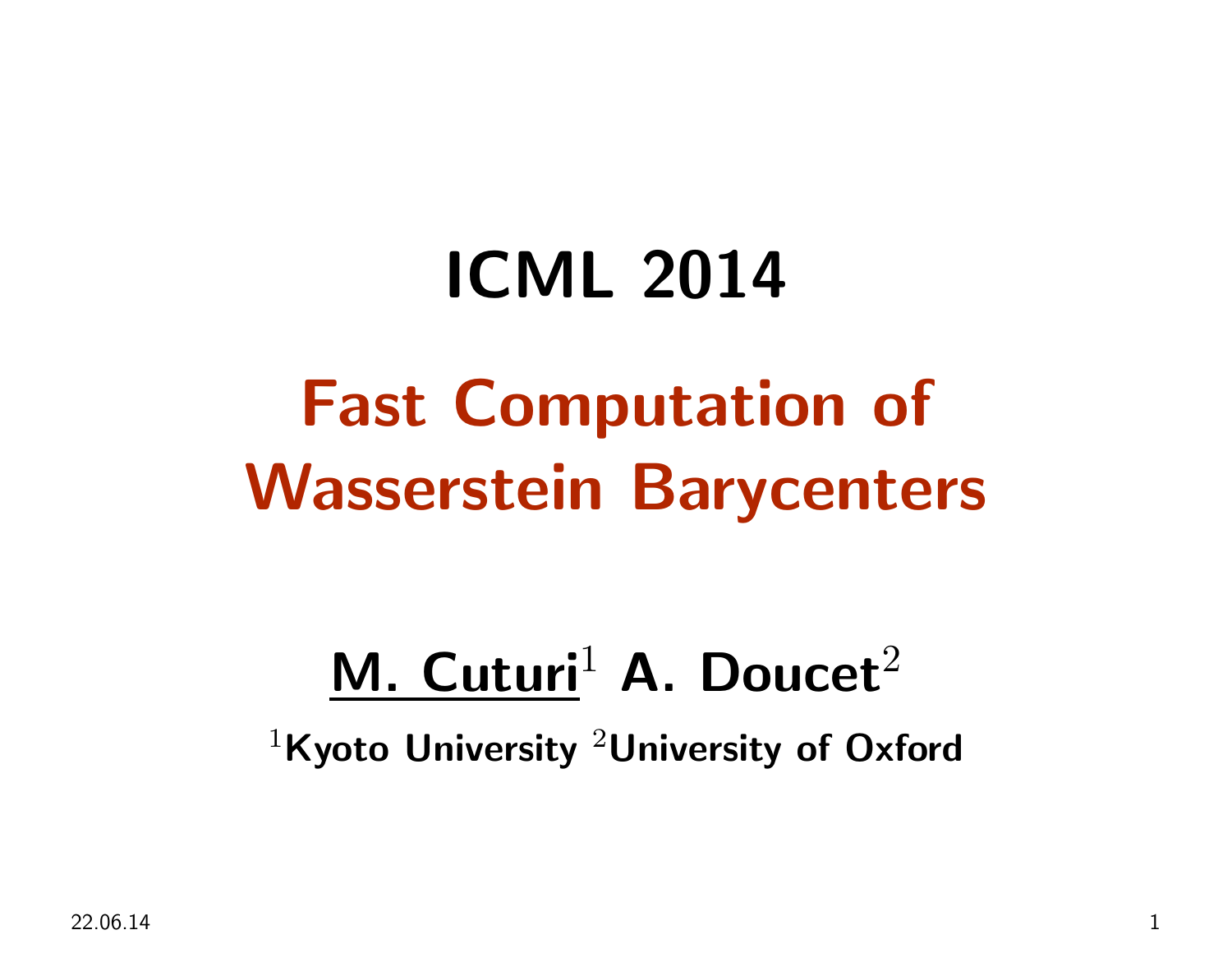# Problem: Average  $N$  Probability Measures



 $\bullet$  $\{\Omega,D\}$  a metric space

 $\bullet$  $\{\nu_1, \cdots, \nu_N$ } family of empirical probability measures.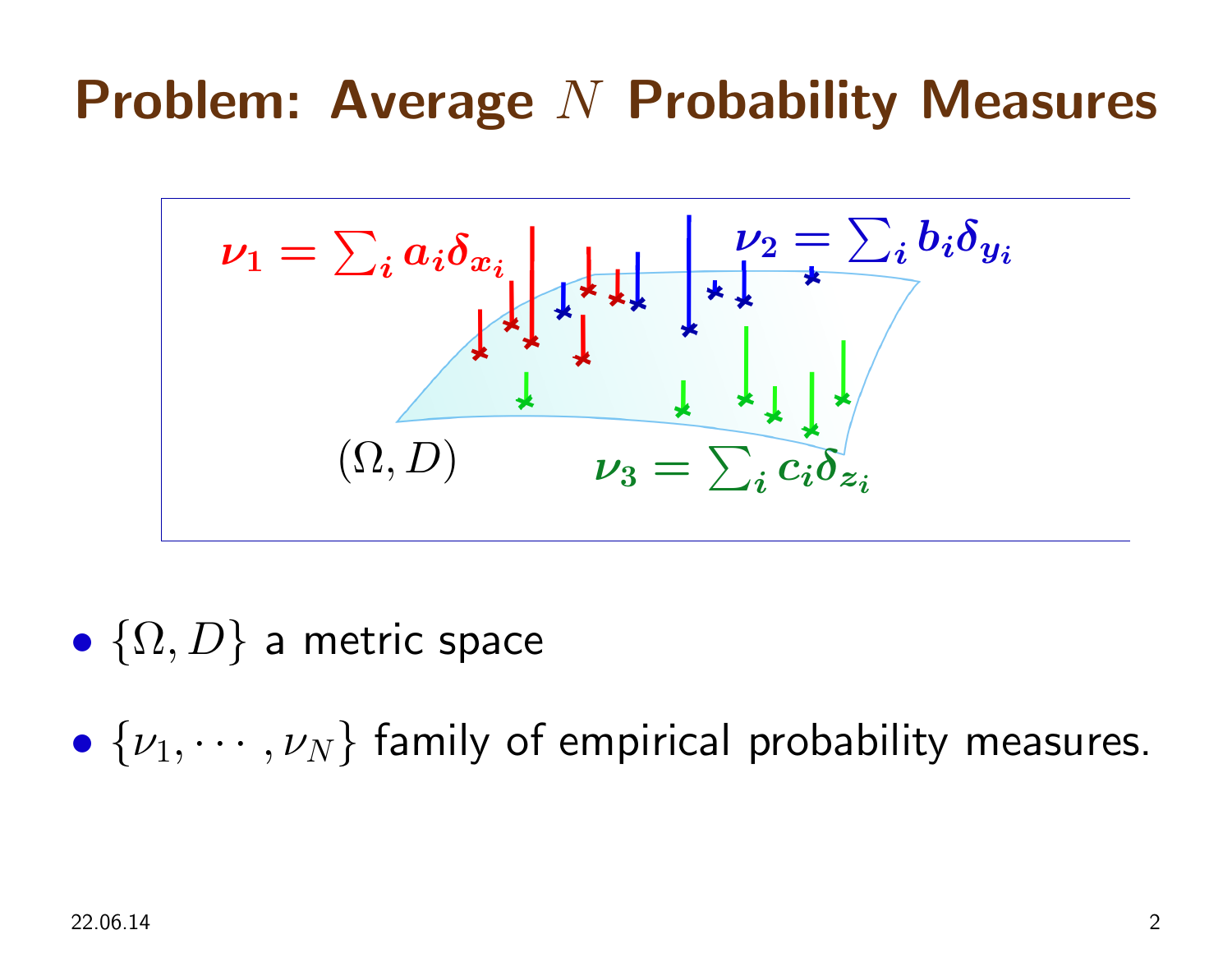# Problem: Average  $N$  Probability Measures



Can we summarize the  $\{\nu_i\}$  as an "average" or a "barycentric" single empirical probability measure? interest in ML: empirical measure  $=$  dataset, histogram/bags-of-features, single observation with uncertainty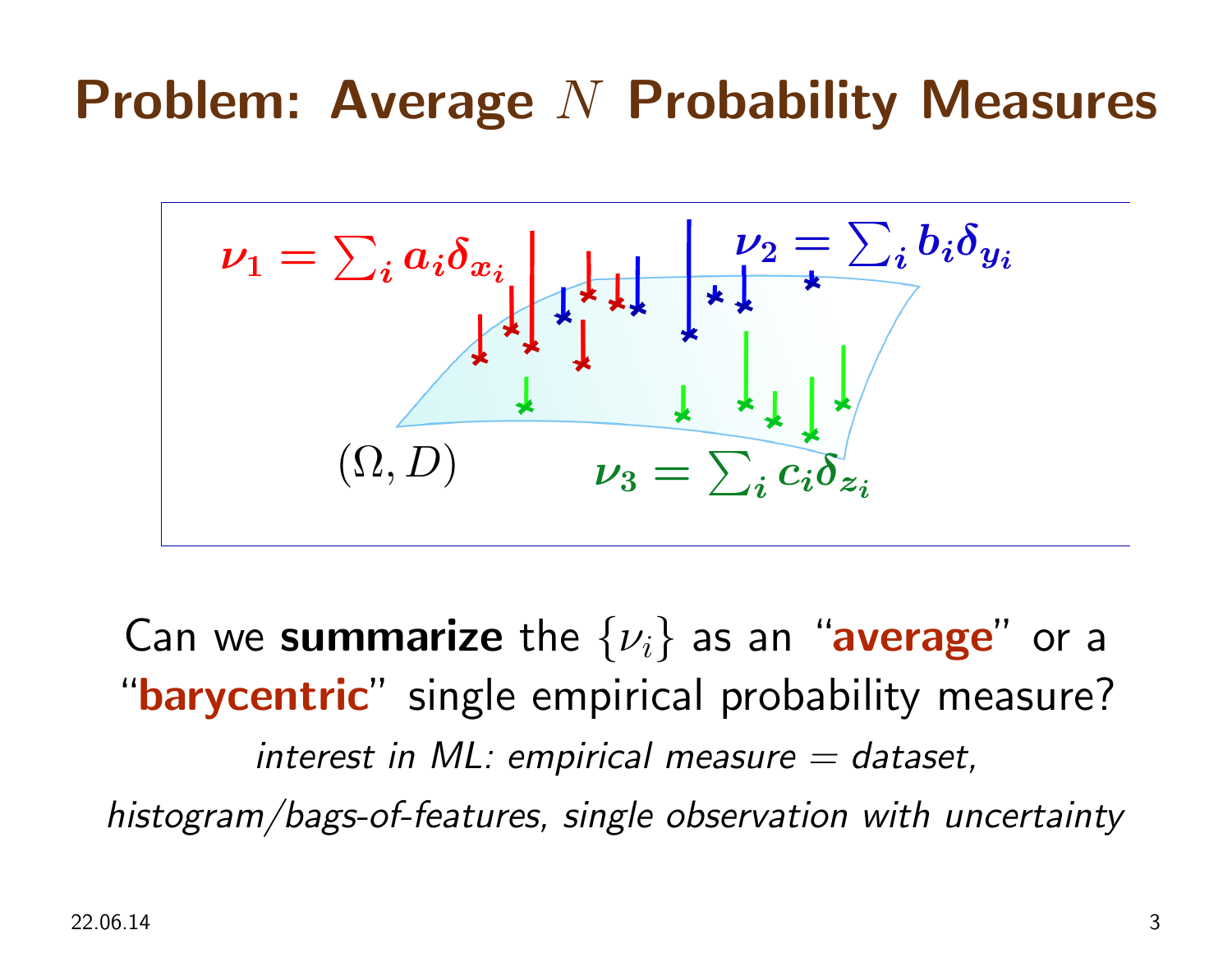#### Euclidean Means for Vectors

• For vectors  $\{x_1, \cdots, x_N\}$  in a Hilbert, their average is

$$
\bar{x} = \frac{1}{N} \sum_{i=1}^{N} x_i
$$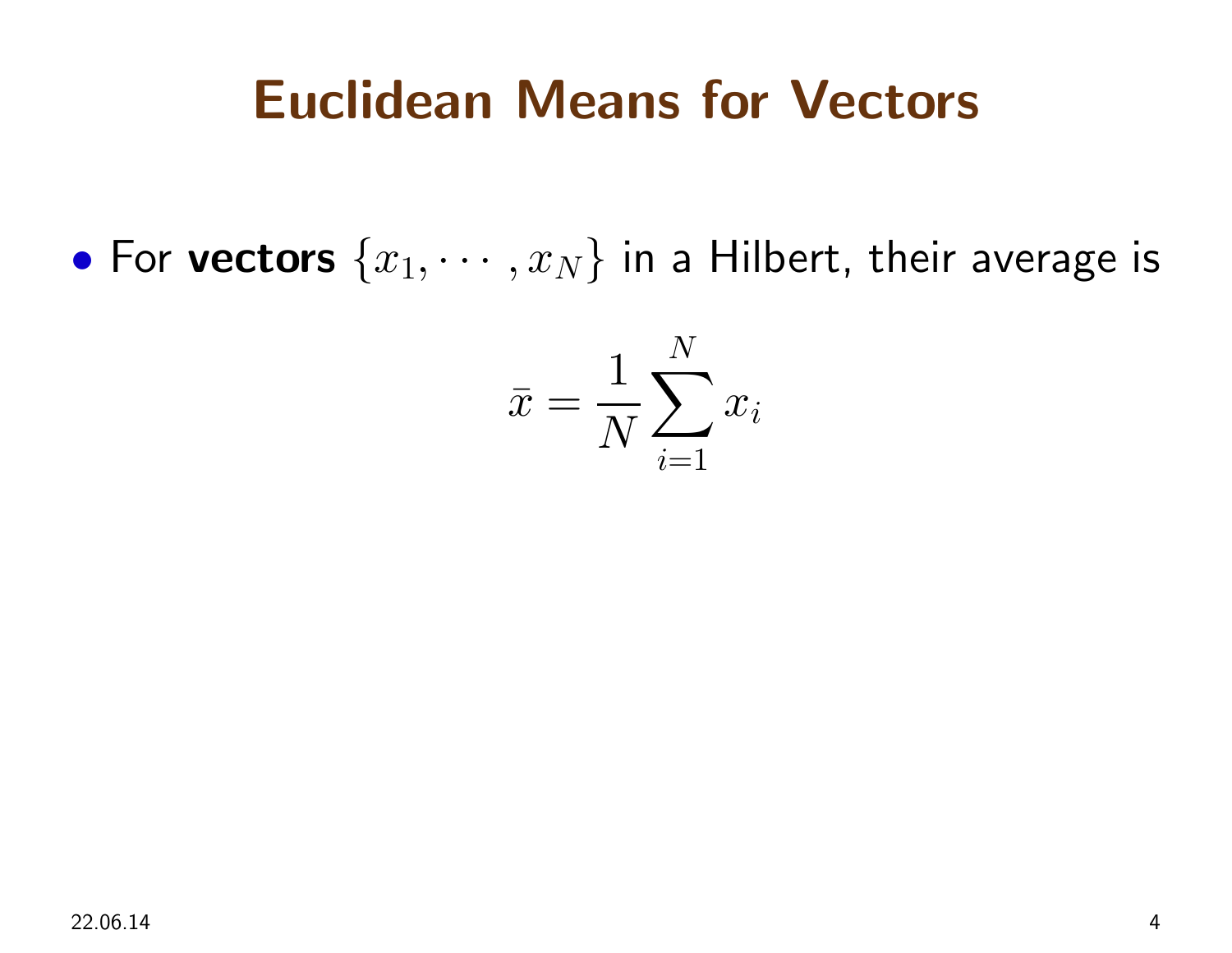#### Euclidean Means for Vectors

• For vectors  $\{x_1, \cdots, x_N\}$  in a Hilbert, their average is

$$
\bar{x} = \frac{1}{N} \sum_{i=1}^N x_i
$$

**•** behind this formula lies a variational problem

$$
\bar{x} = \operatornamewithlimits{argmin}_{u \in \mathbb{R}^d} \frac{1}{N} \sum_{i=1}^N \|u - x_i\|_2^2
$$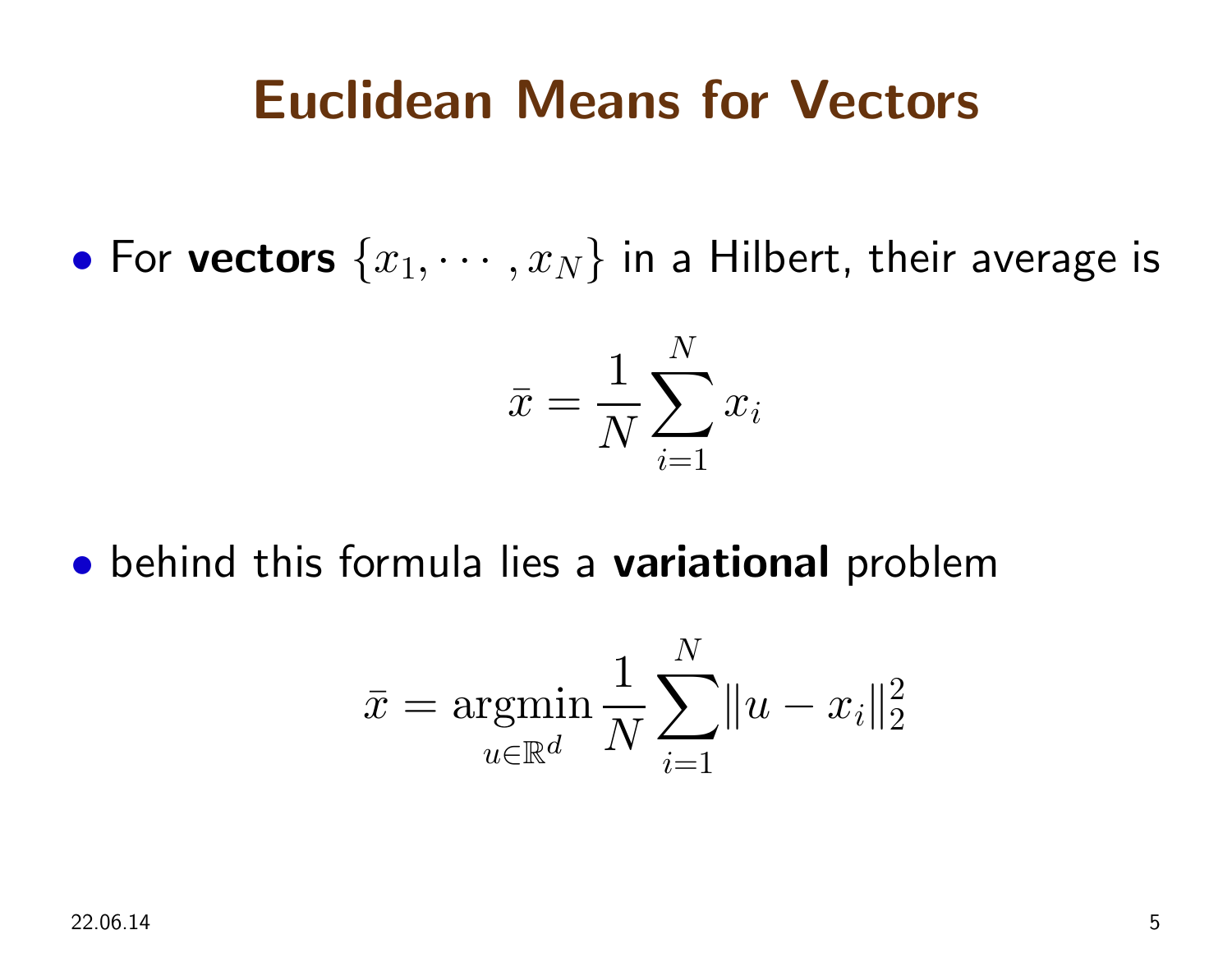#### Euclidean Means for Measures

• For probability measures  $\{\nu_i\}_{i=1..N}$ , we can also use:

$$
\mu = \frac{1}{N}\sum_{i=1}^N \nu_i,
$$

 $\bullet$  as well as, using a smoothing kernel  $k=e^{-\frac{1}{2}}$  $\boldsymbol{D}$  $^{2}/\sigma$  ,

$$
\mu = \frac{1}{N} \sum_{i=1}^N (\bm{k} * \nu_i)
$$

(a.k.a  $\mathit{RKHS}$  mean map  $[\mathsf{Gretton'07}])$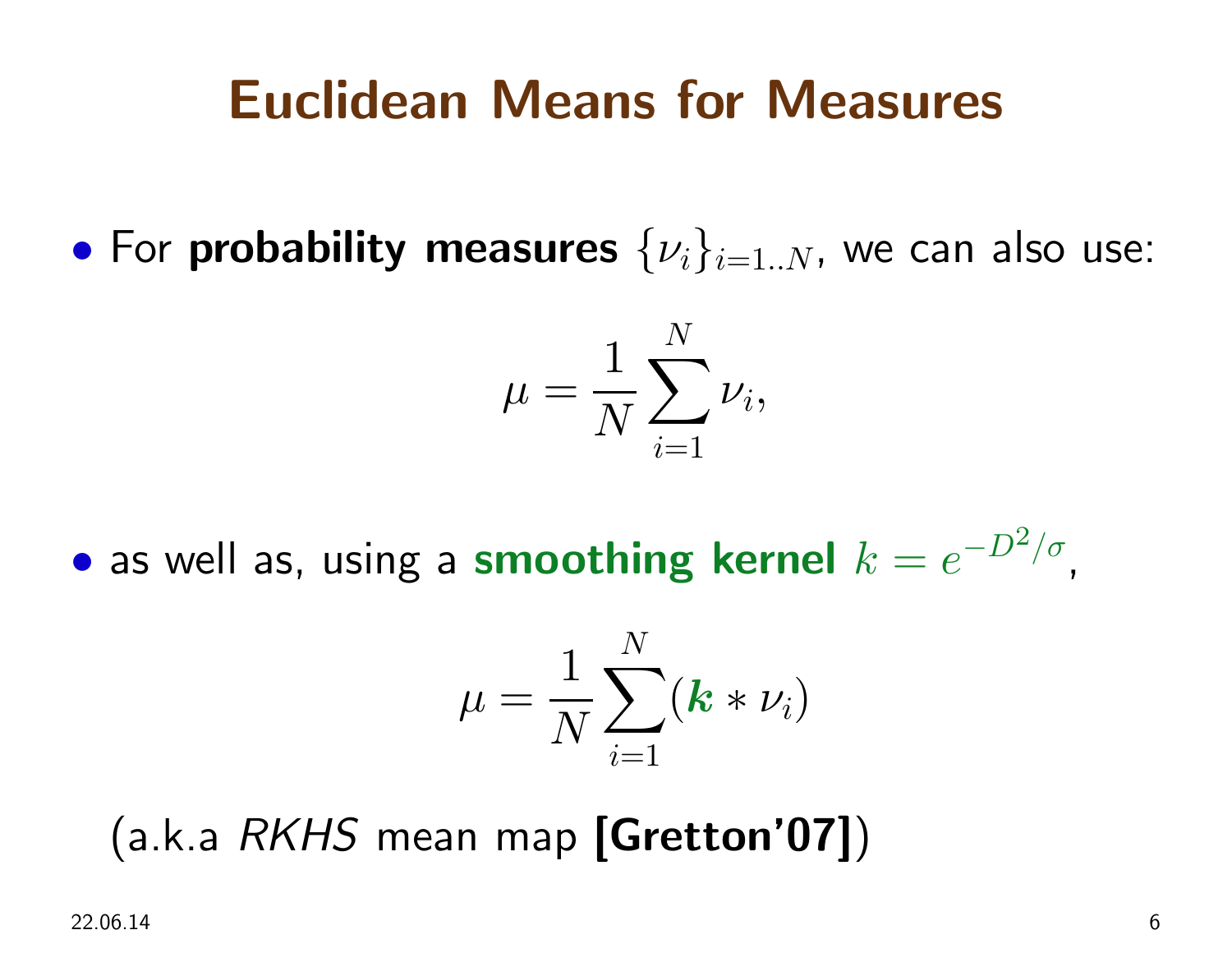### Other Means for Probabilities

 $\bullet$ **• Other means can be defined using other metrics or** divergences:

$$
\mathop{\mathrm{argmin}}\limits_{\mu \in P(\Omega)} \sum_{i=1}^N \mathbf{\Delta}(\mu, \nu_i).
$$

- ◦KL, Symmetrized KL [Nielsen'12]
- Bregman Divergence [Bhanerjee'05]
- $\circ$  Wasserstein Distance (a.k.a  $\mathit{EMD})$  [Agueh'11]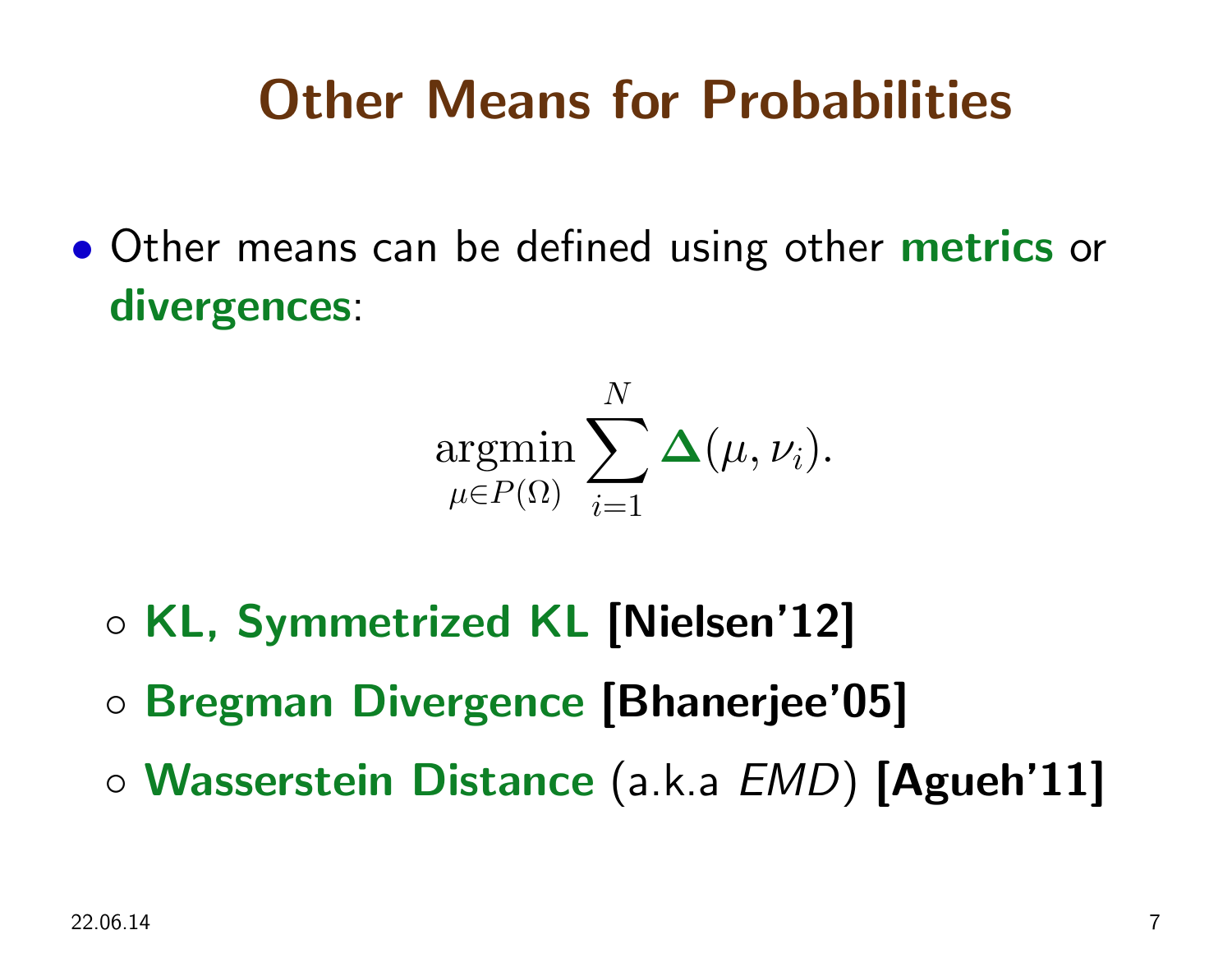#### Wasserstein Barycenter Problem

 $\bullet$ · [Agueh'11] defined

$$
\mathop{\rm argmin}\limits_{\mu\in P(\Omega)} \sum_{i=1}^N \bm{W^p_p}(\mu, \nu_i),
$$

provided theoretical analysis, unicity of solution.

- $\bullet$  $\bullet$  Simple cases  $(N=2,$  multivariate Gaussians) covered.
- very challenging computational problem.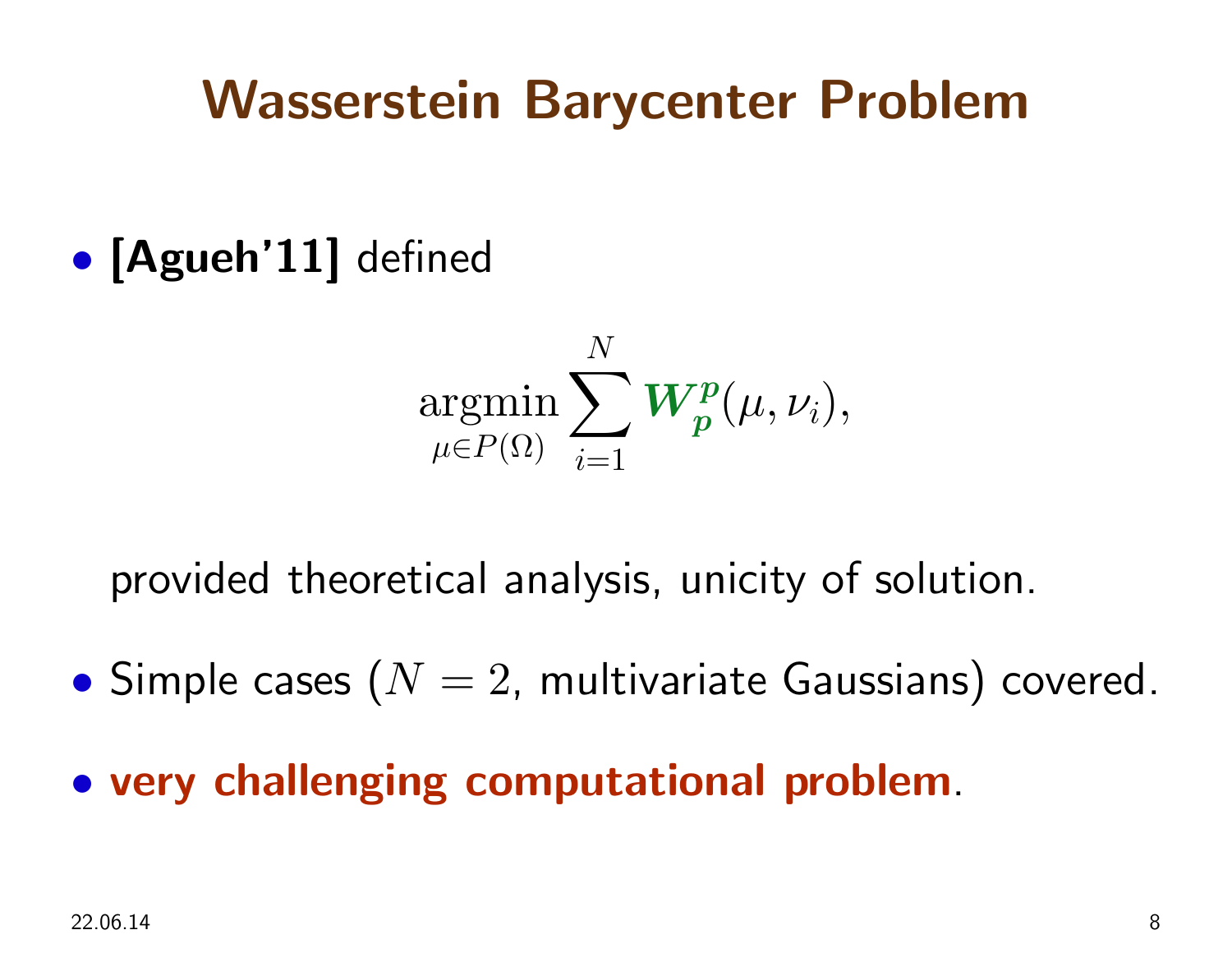## Our Contribution

- First computational approach to solve efficiently variational Wasserstein problems,
- including the Wasserstein barycenter problem,

$$
\mathop{\rm argmin}\limits_{\mu\in P(\Omega)} \sum_{i=1}^N \bm{W^p_p}(\mu, \nu_i),
$$

 $\bullet$ • that is applicable for arbitrary  $(\Omega, D)$  and  $p > 0$ , using entropy-smoothed optimal transport [Cuturi'13].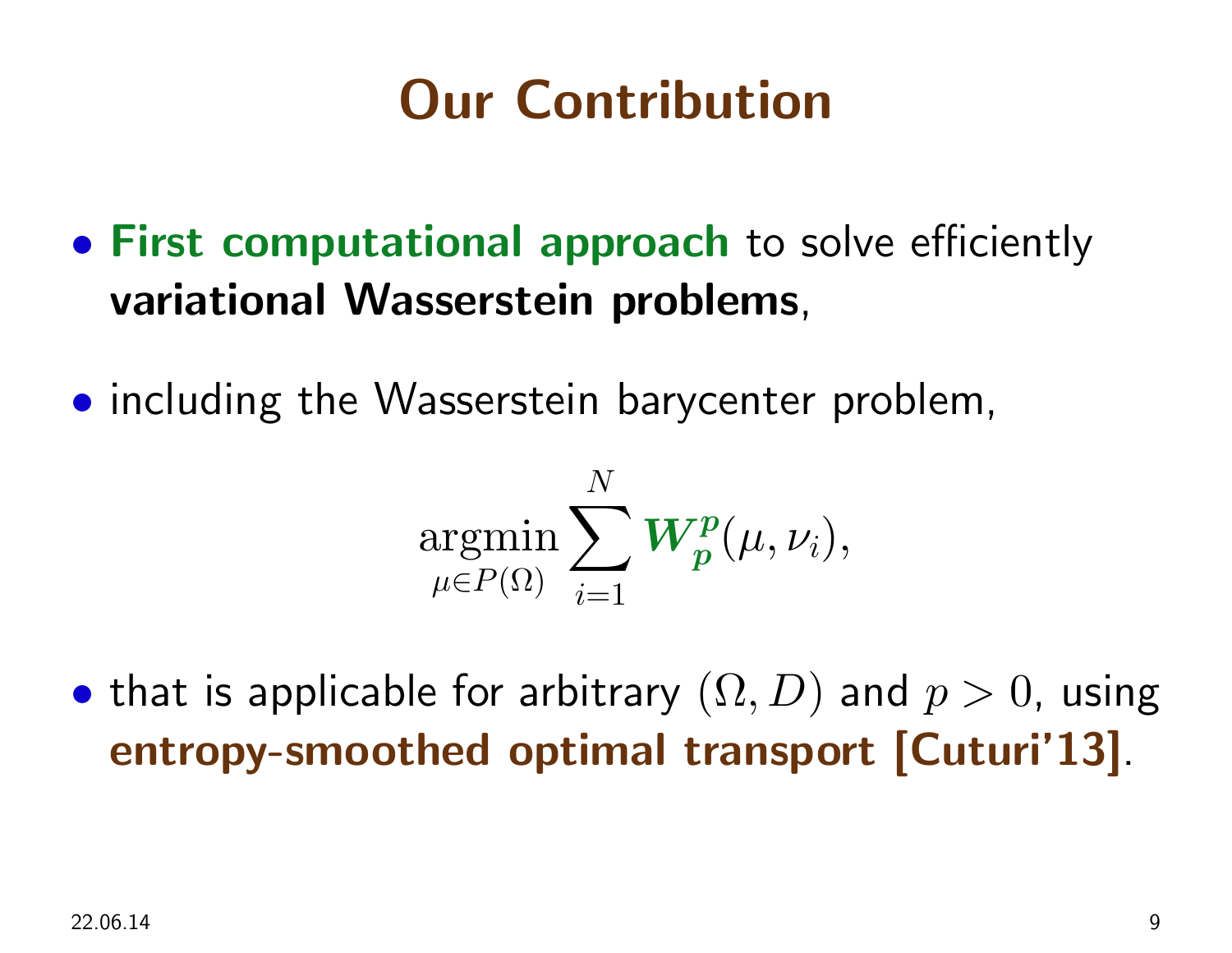# Our Contribution

- First computational approach to solve efficiently variational Wasserstein problems,
- including the Wasserstein barycenter problem,

$$
\mathop{\rm argmin}\limits_{\mu\in P(\Omega)} \sum_{i=1}^N \bm{W^p_p}(\mu, \nu_i),
$$

 $\bullet$ • that is applicable for arbitrary  $(\Omega, D)$  and  $p > 0$ , using entropy-smoothed optimal transport [Cuturi'13].

 $\left( \lbrack \mathsf{Rabin'12, Bonneel'14}\rbrack$  studied case  $\Omega =\mathbb{R}^2\right)$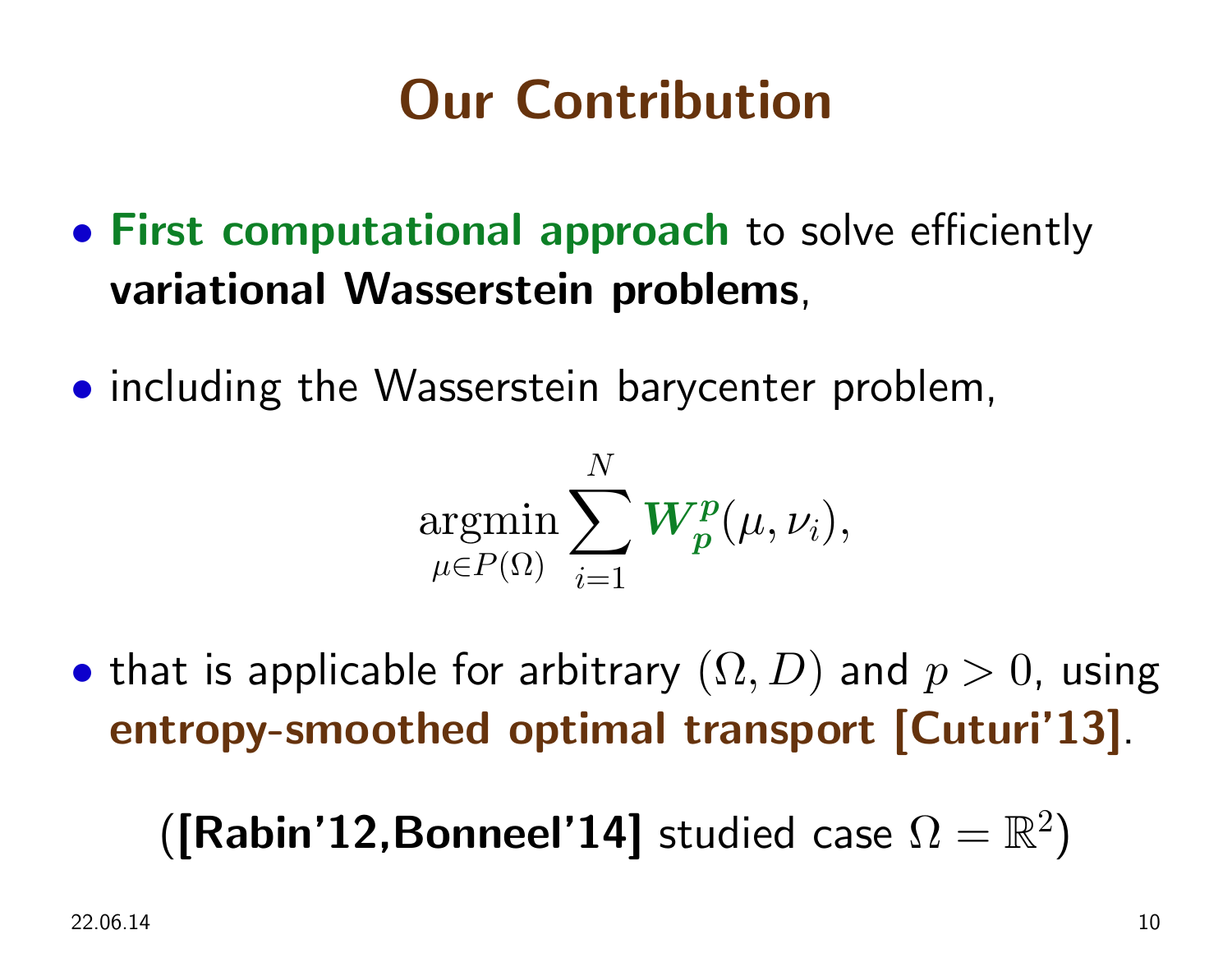# Motivating Examples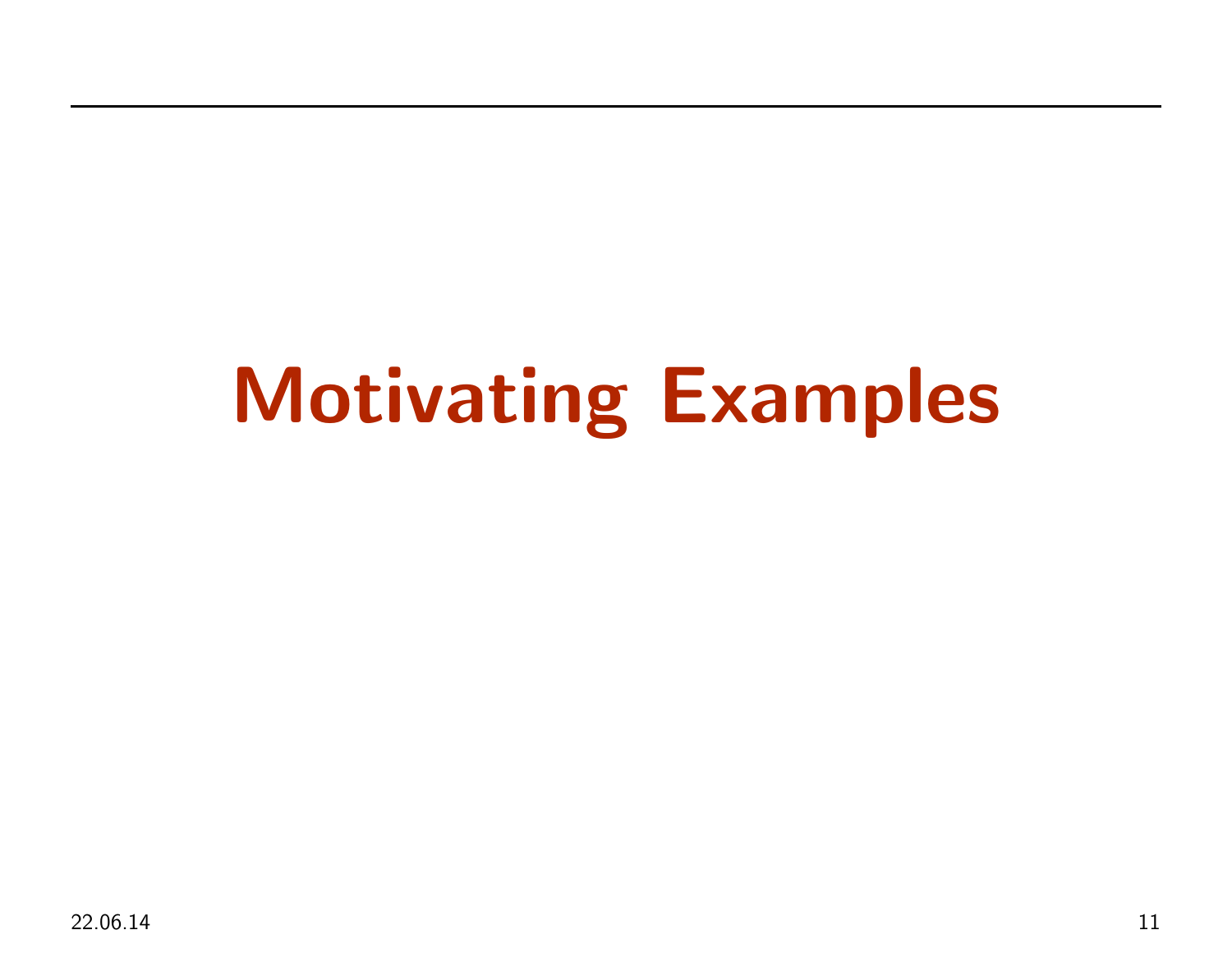#### <sup>2</sup> Points on the Real Line



22.06.14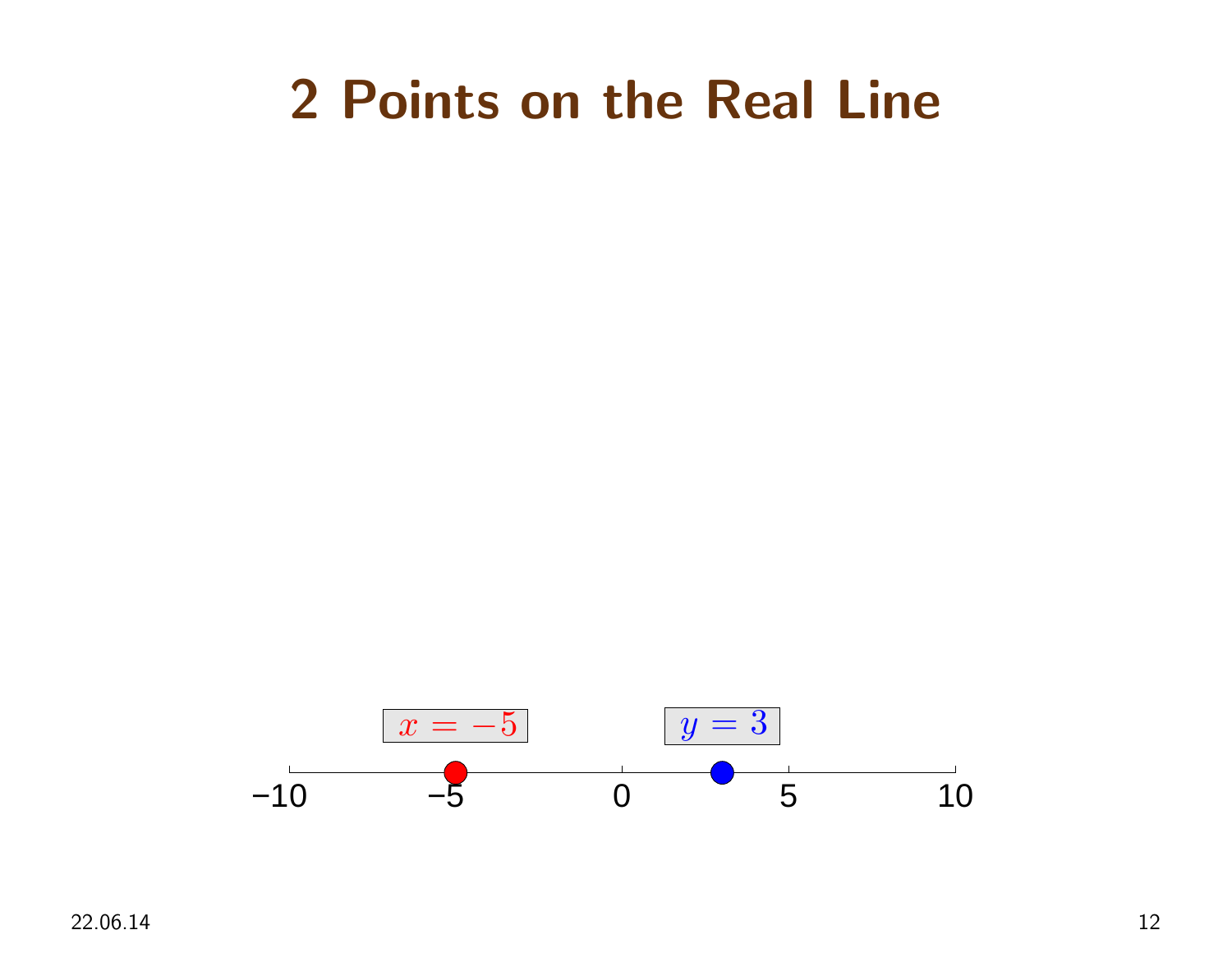



22.06.14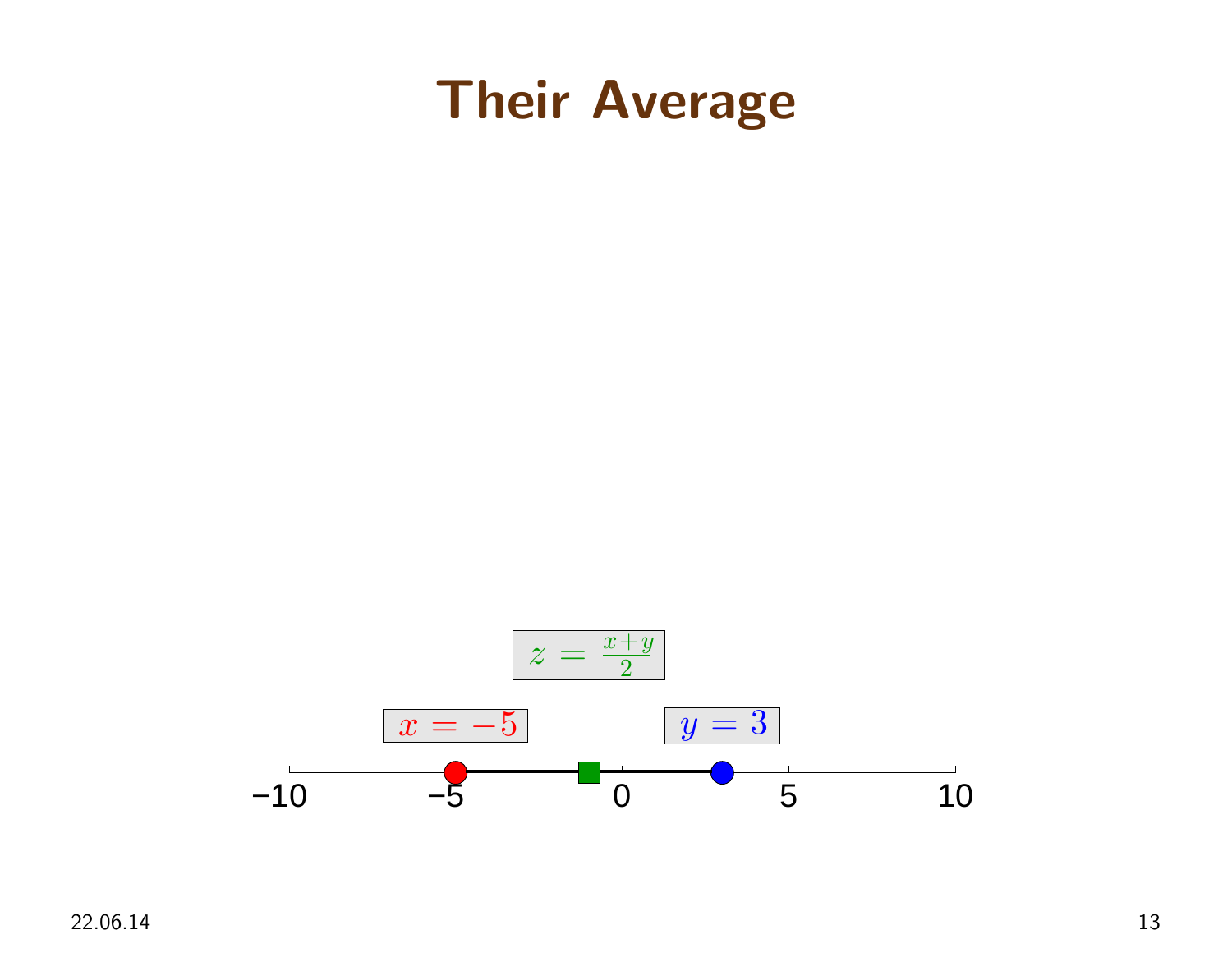#### <sup>2</sup> Points as Diracs

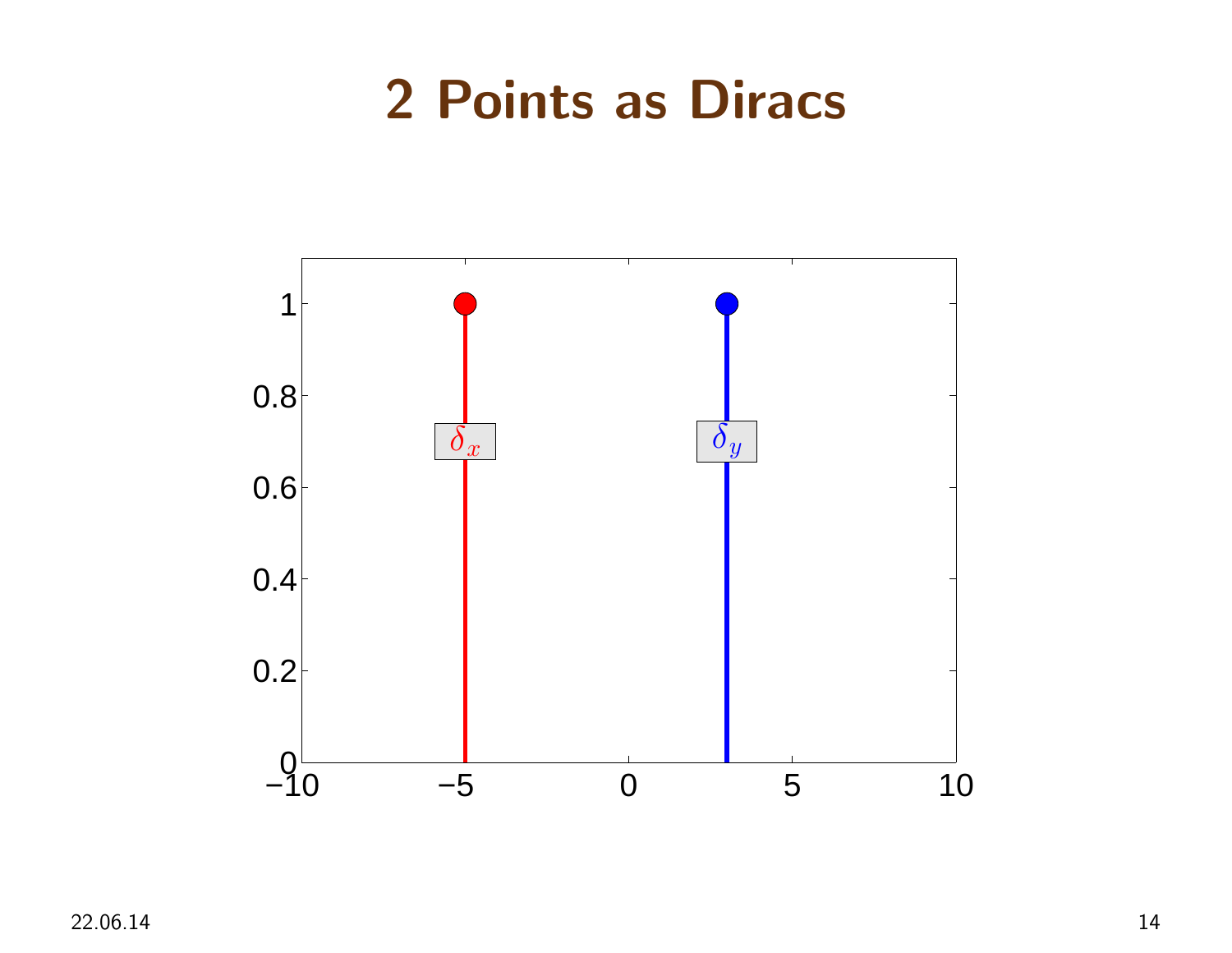#### Euclidean Mean of Diracs

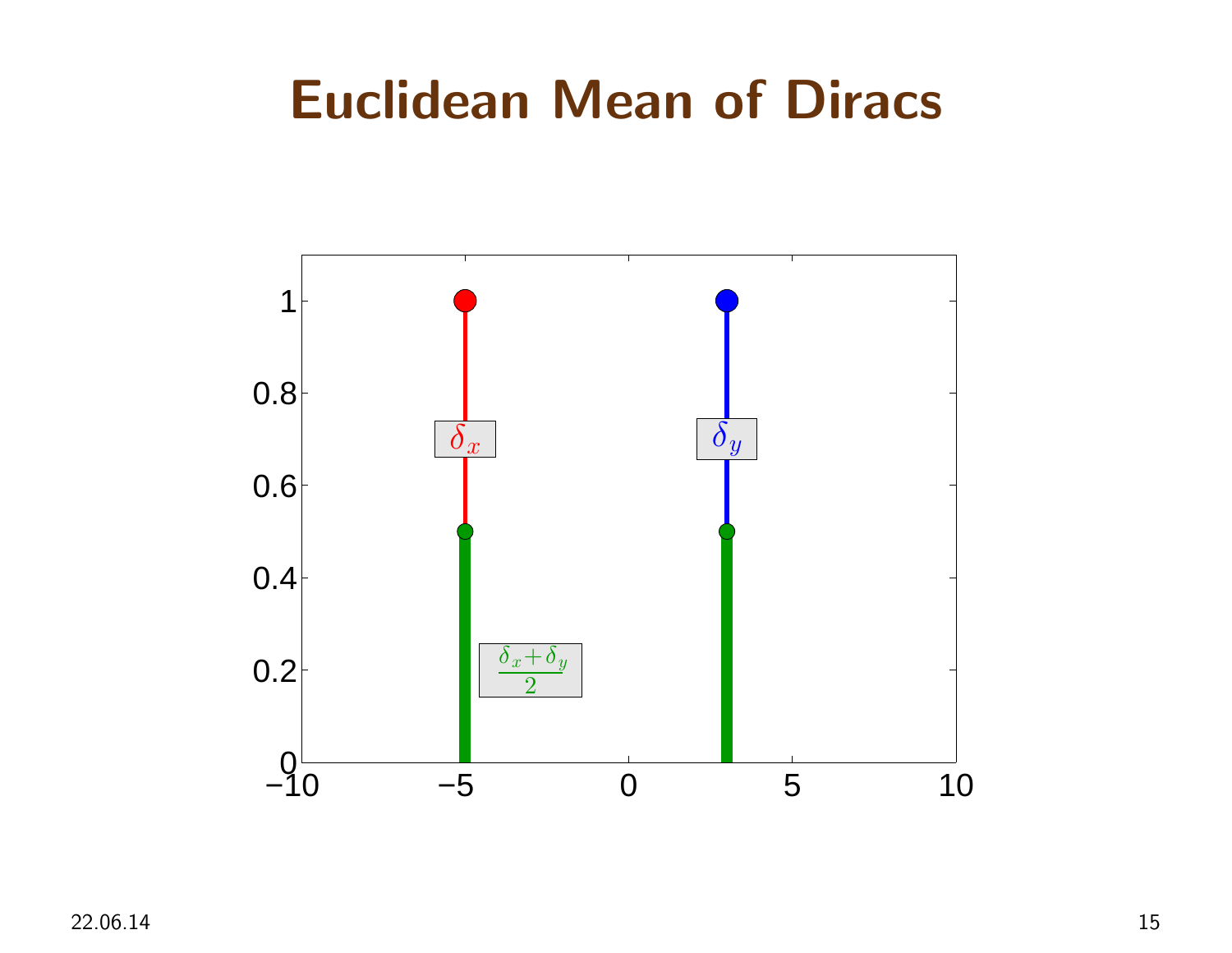#### Wasserstein Mean of Diracs

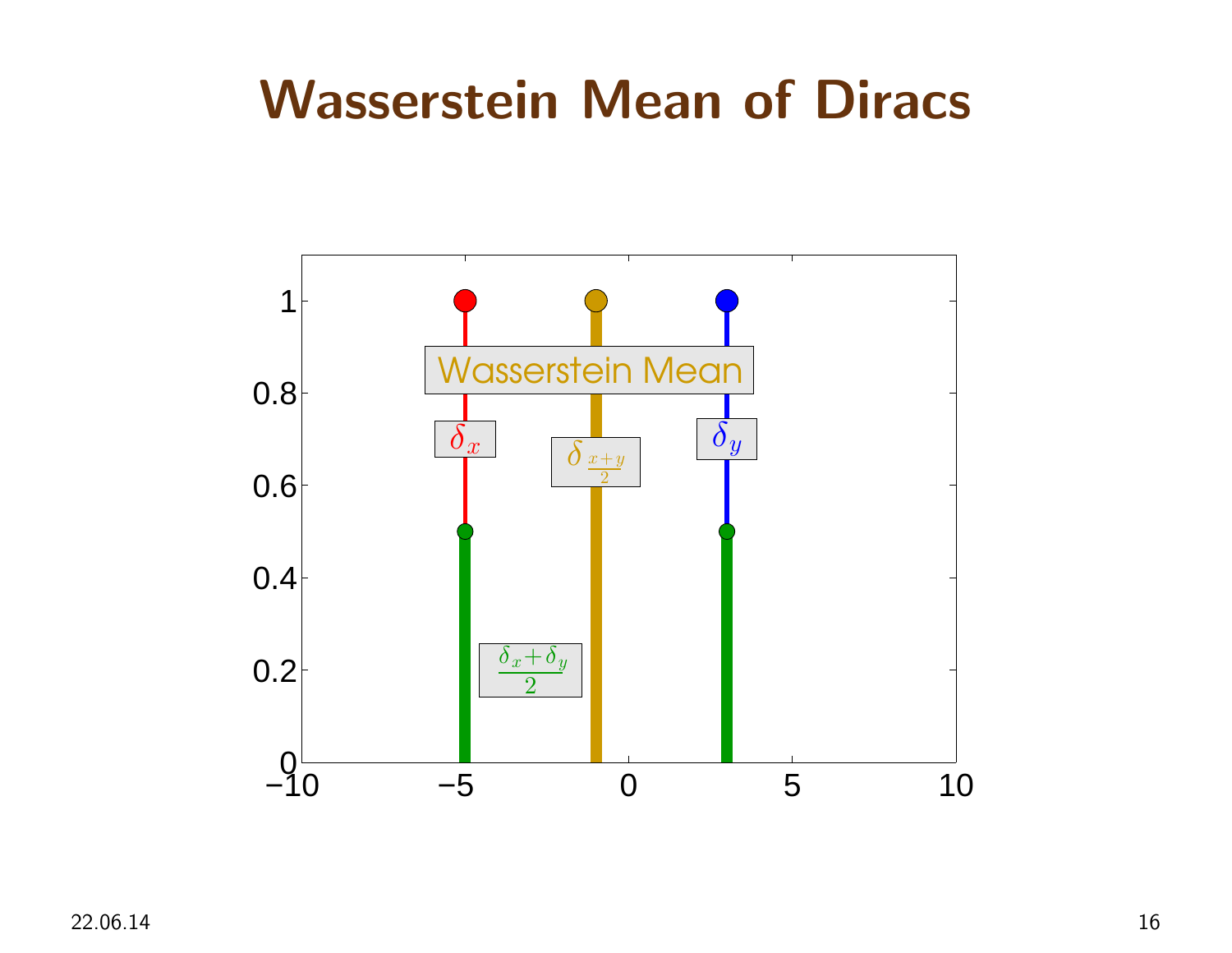# Smoothed Measures (RKHS mean map)

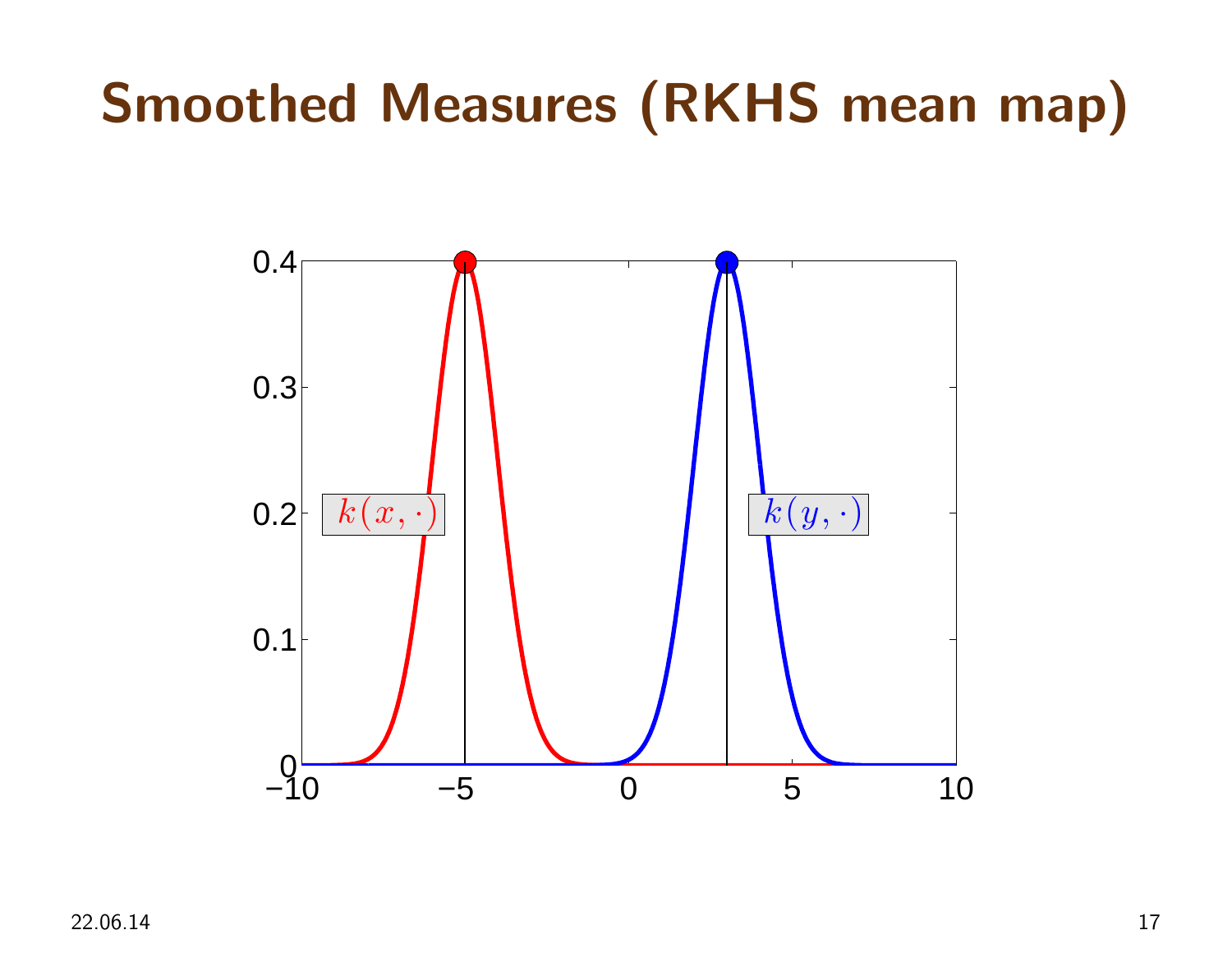#### Euclidean Mean of <sup>2</sup> Gaussians

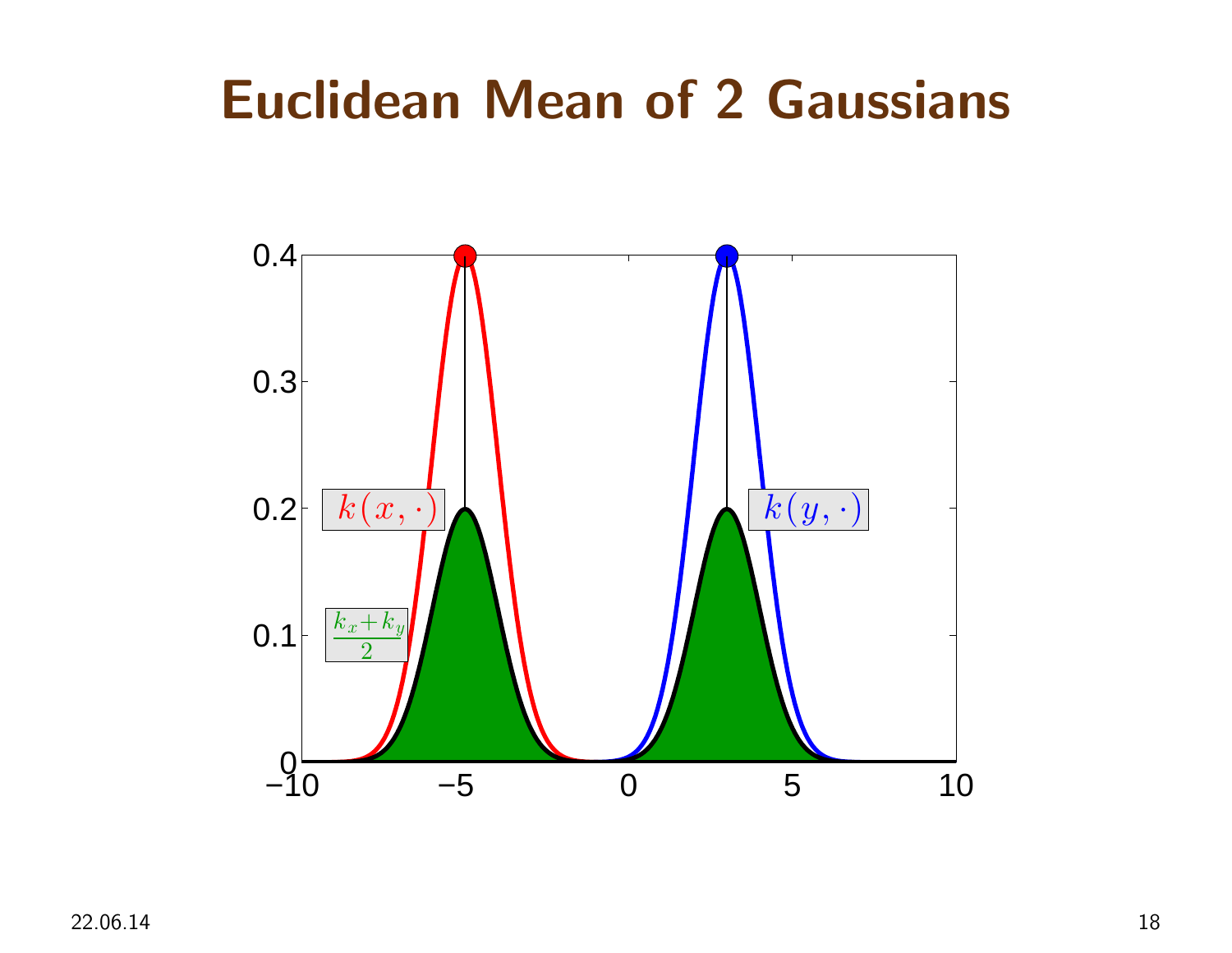#### Wasserstein Mean of <sup>2</sup> Gaussians

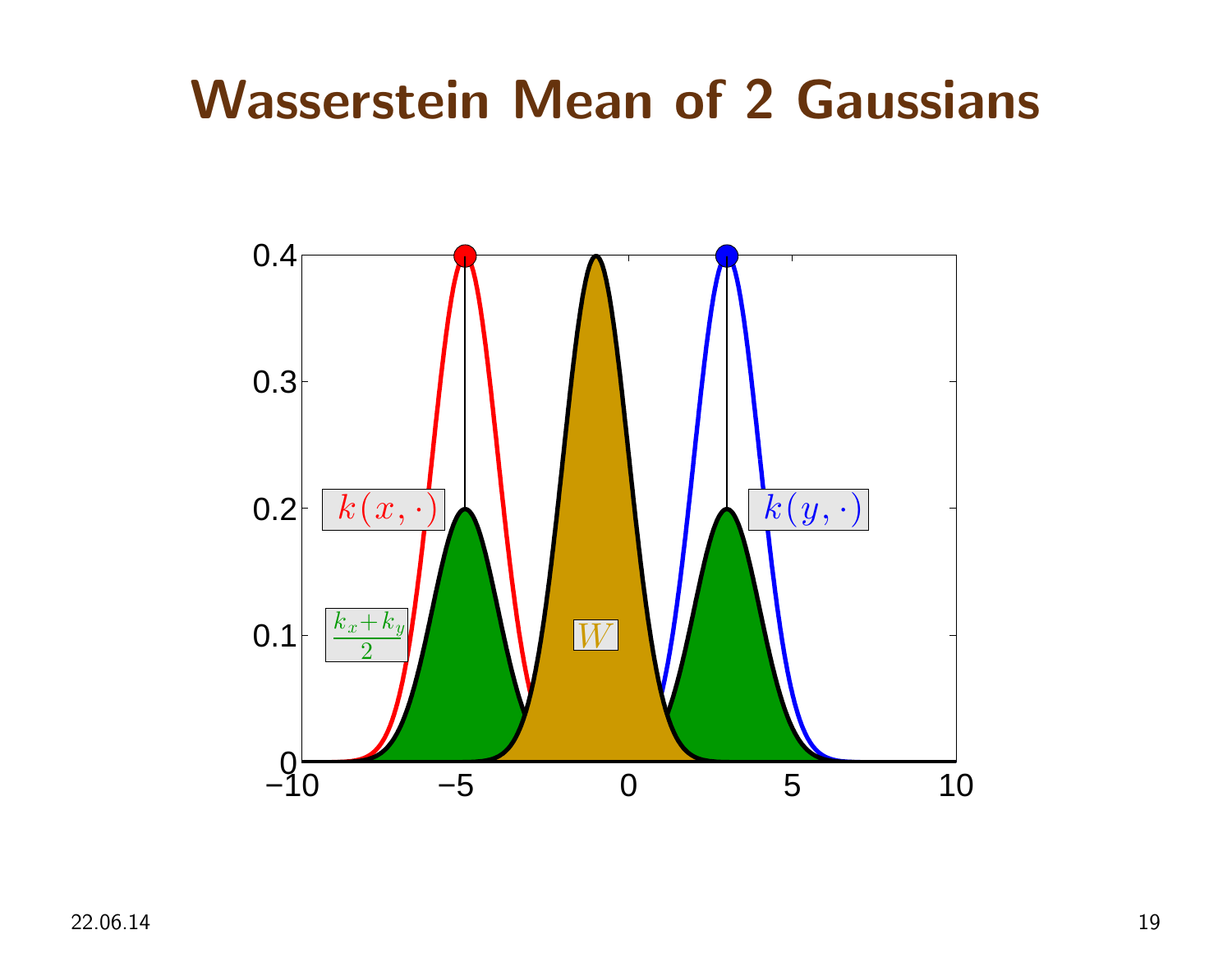#### <sup>6</sup> Gaussians

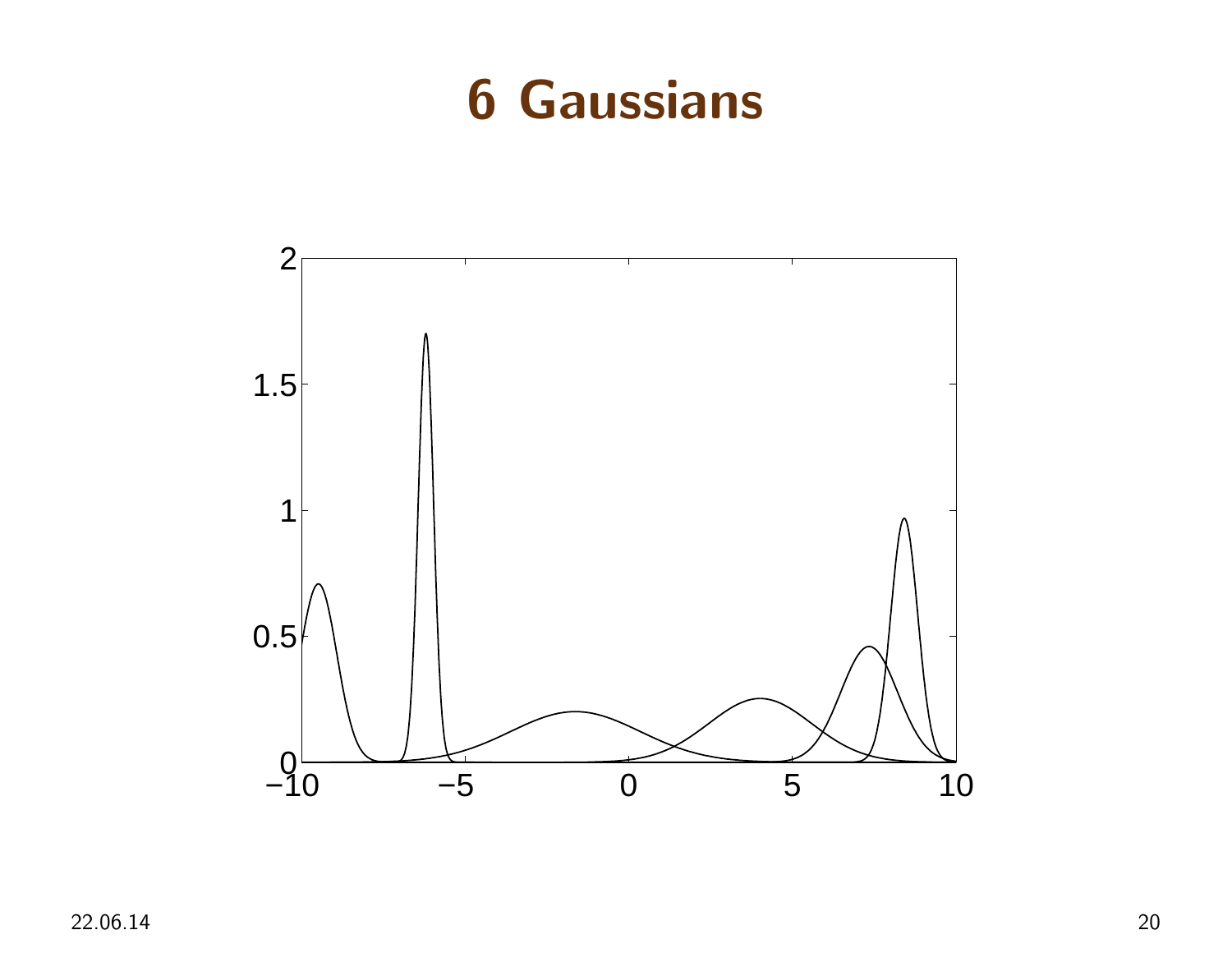#### Euclidean Mean

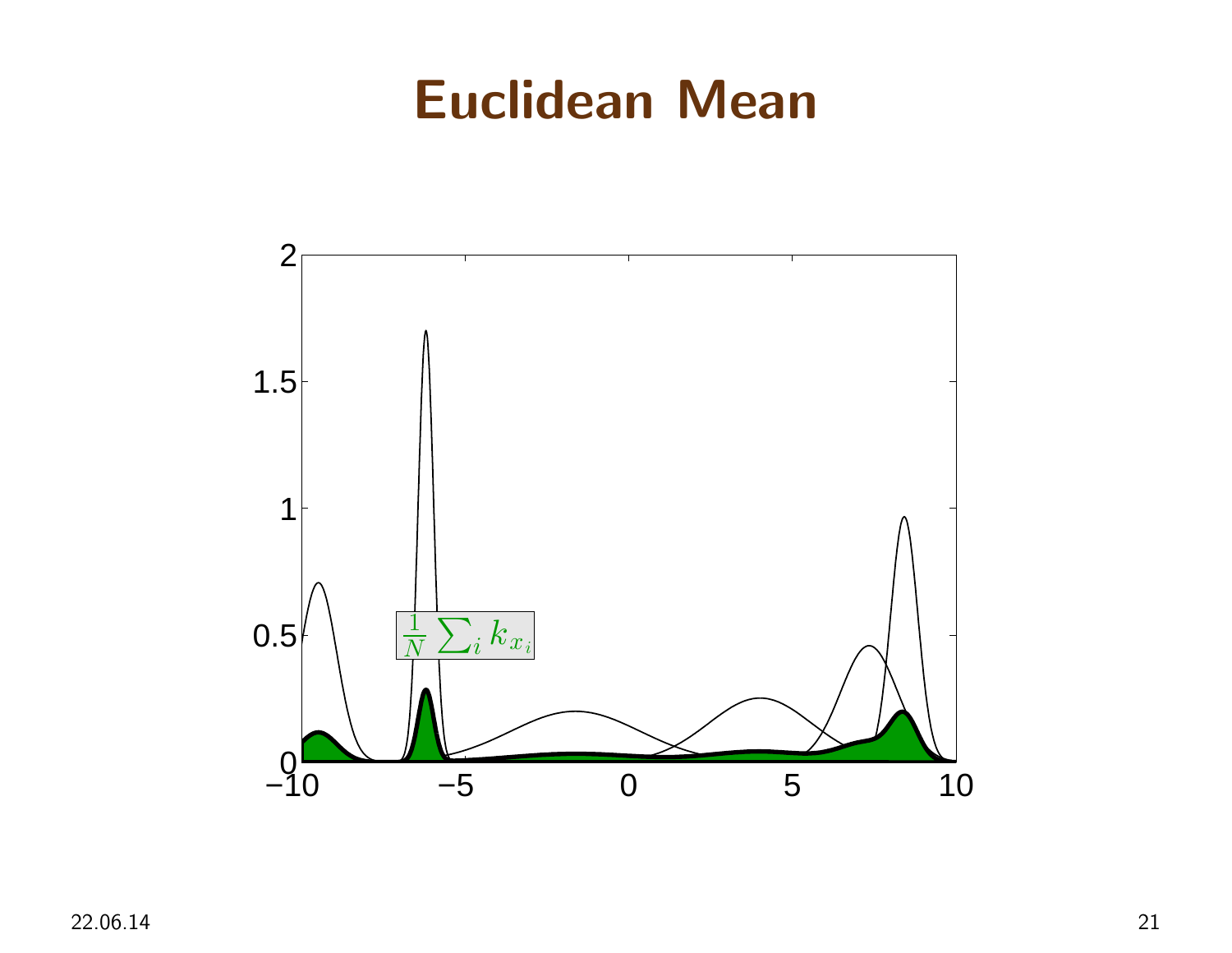#### Wasserstein Mean

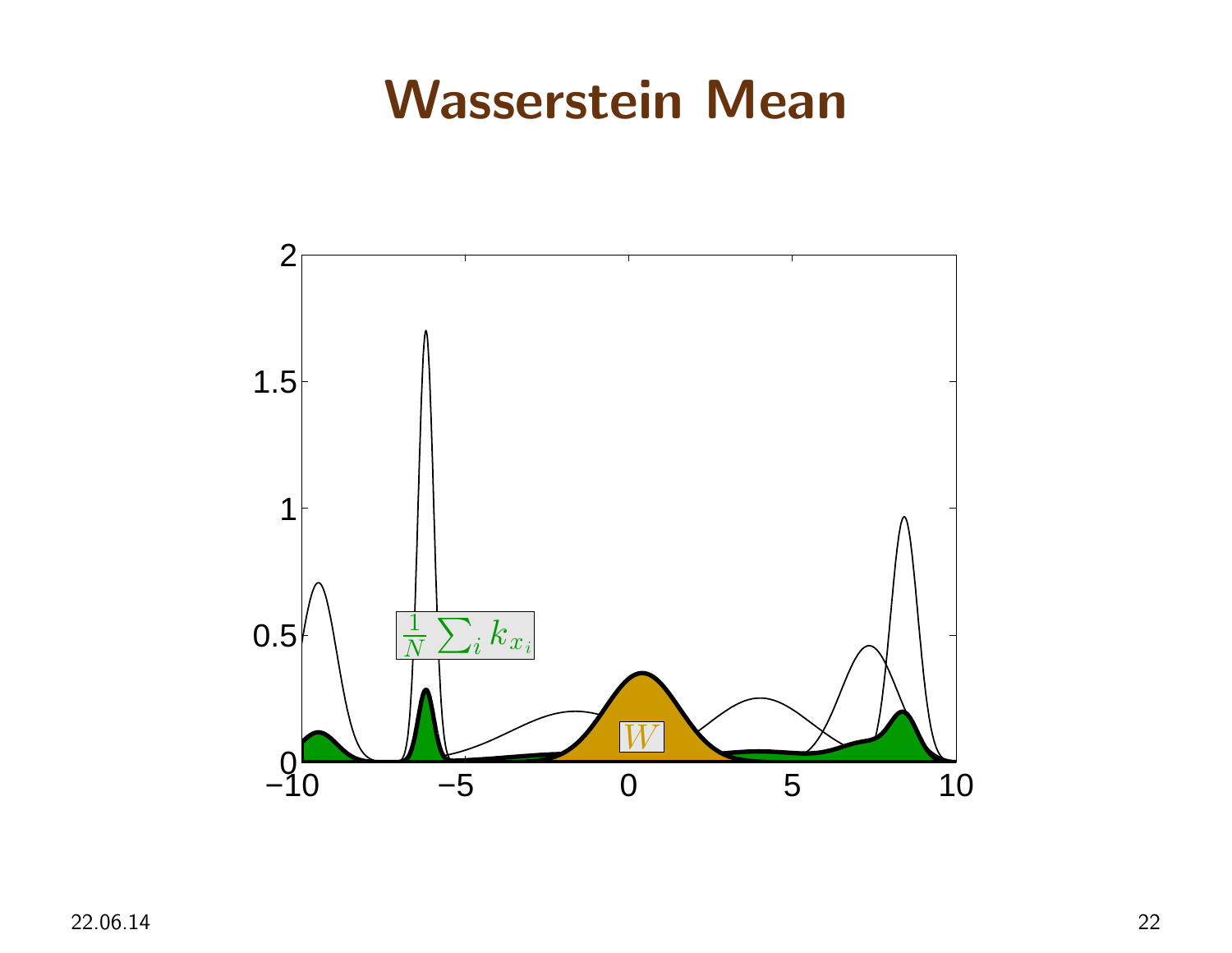## Motivation in 2D

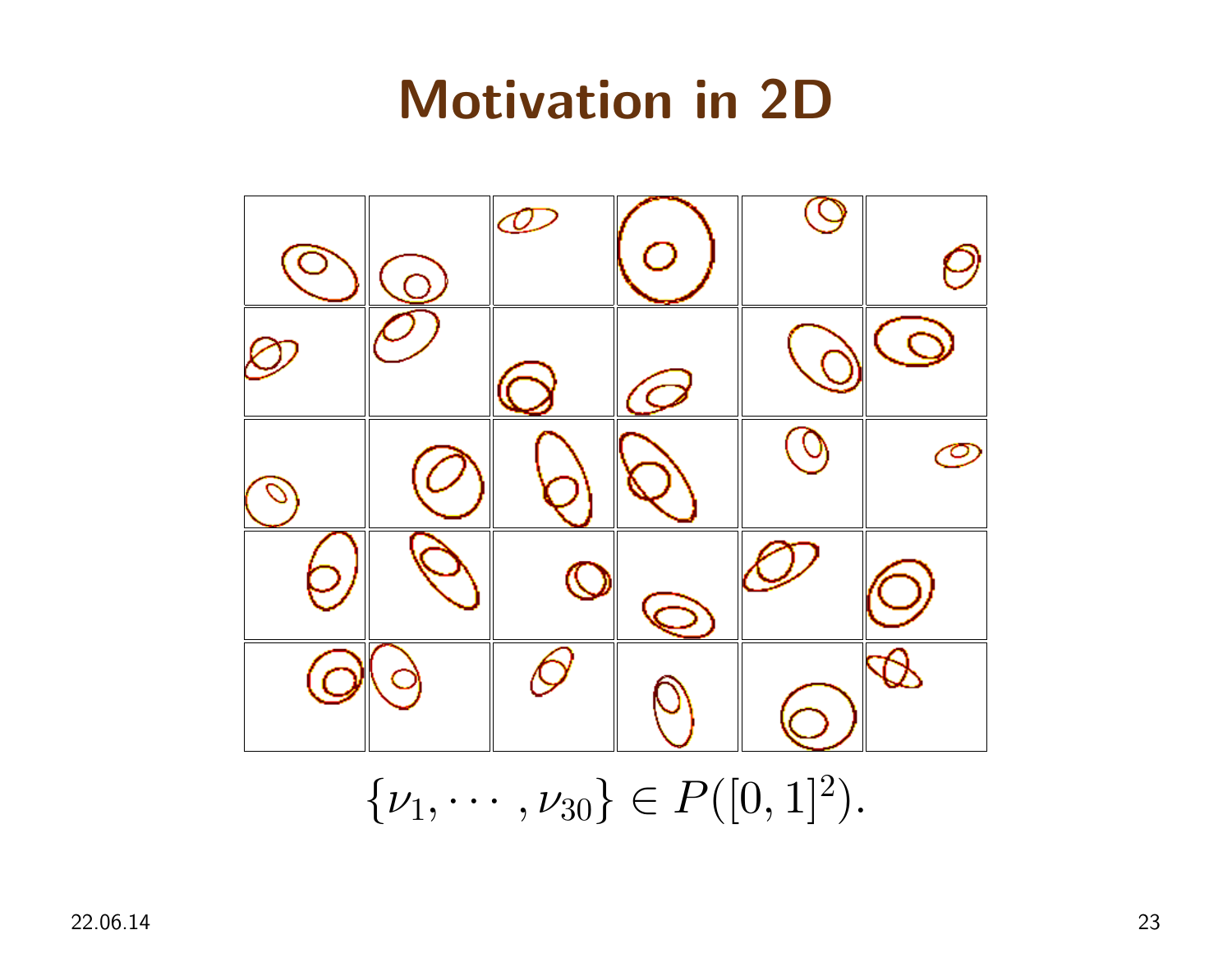# Euclidean / Centered / Jeffrey / RKHS



Euclidean distance / recentered, Sym. Kullback / RKHS Mean Map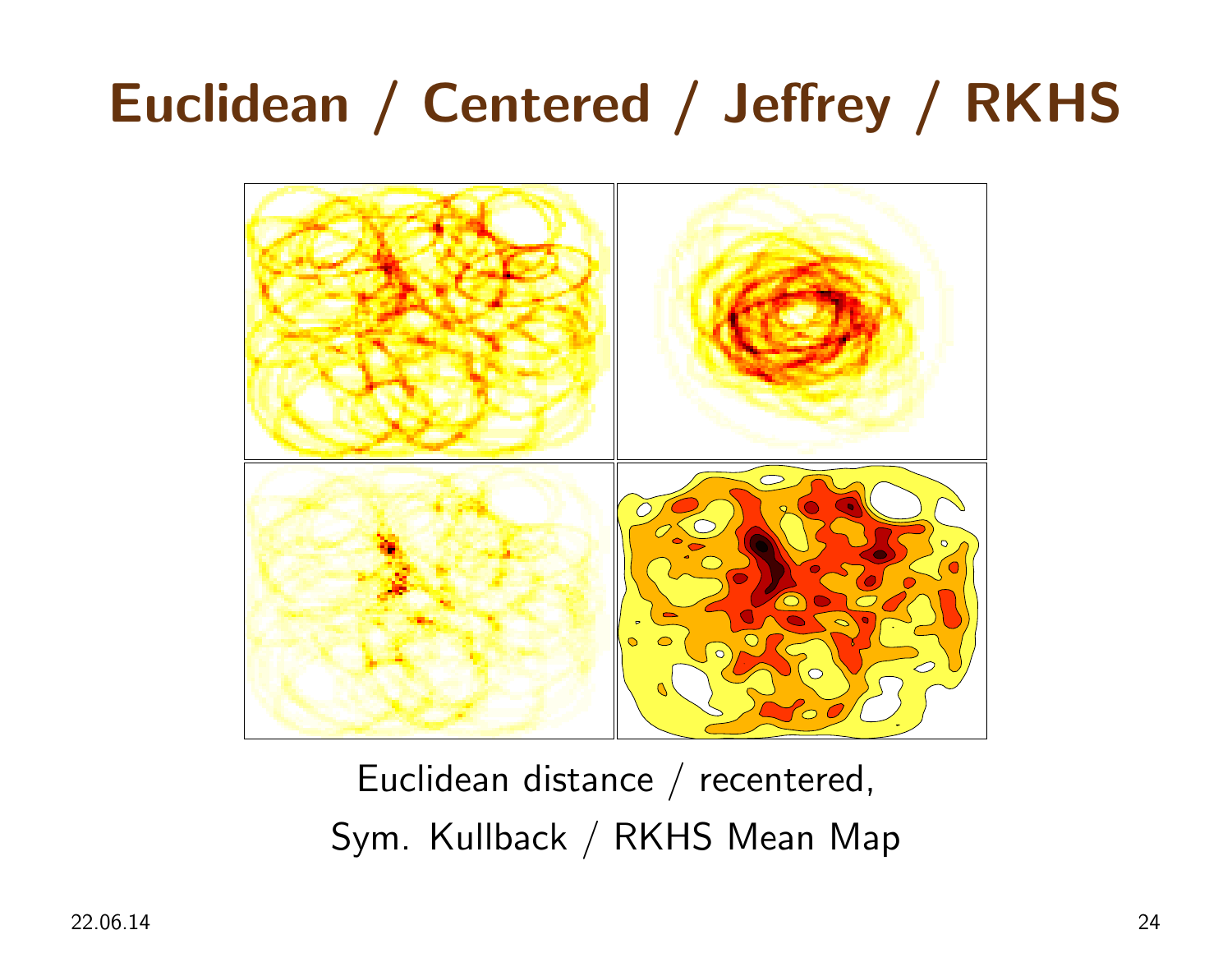#### Wasserstein Barycenter



#### 2-Wasserstein barycenter (computed with our method)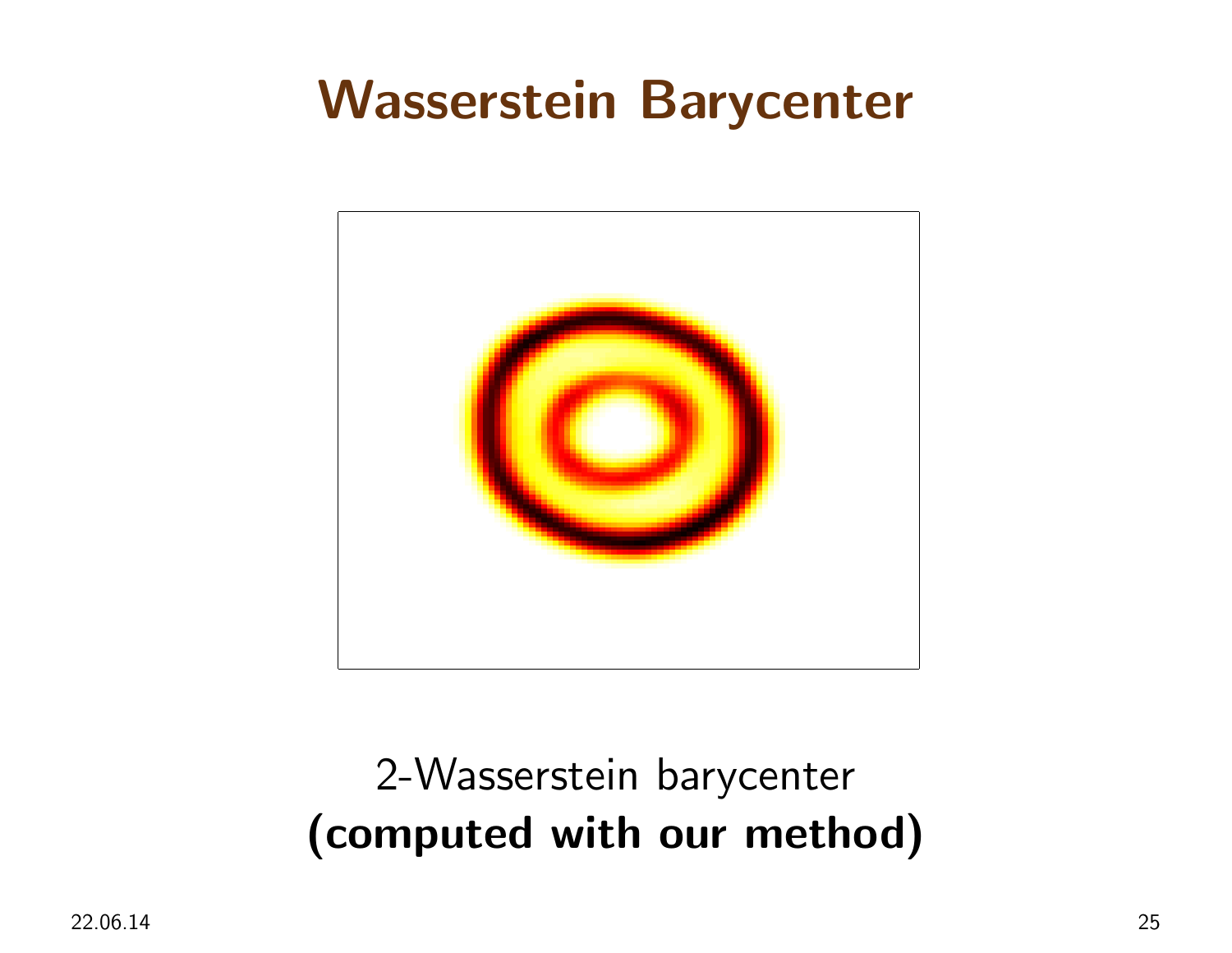# Variational Perspective onthe Wasserstein Distance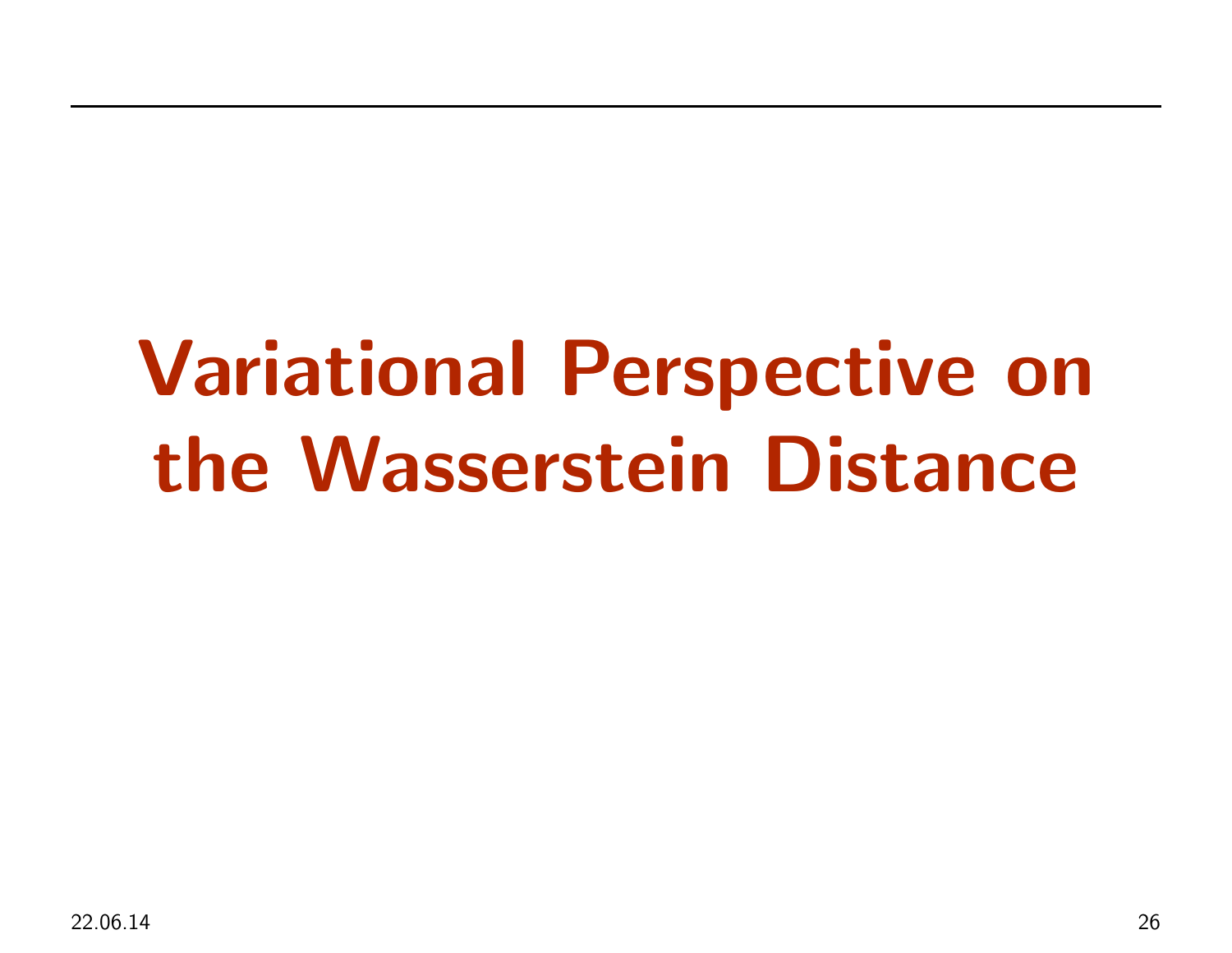# Wasserstein for Empirical Measures



- $\bullet$  $\bullet$   $(\Omega,D)$  metric.  $p\geq 1$ .
- Two empirical measures  $\boldsymbol{\mu}, \boldsymbol{\nu}$ .

 $p\text{-}\mathsf{W}$ asserstein distance  $W_p(\bm{\mu},\bm{\nu})$ ?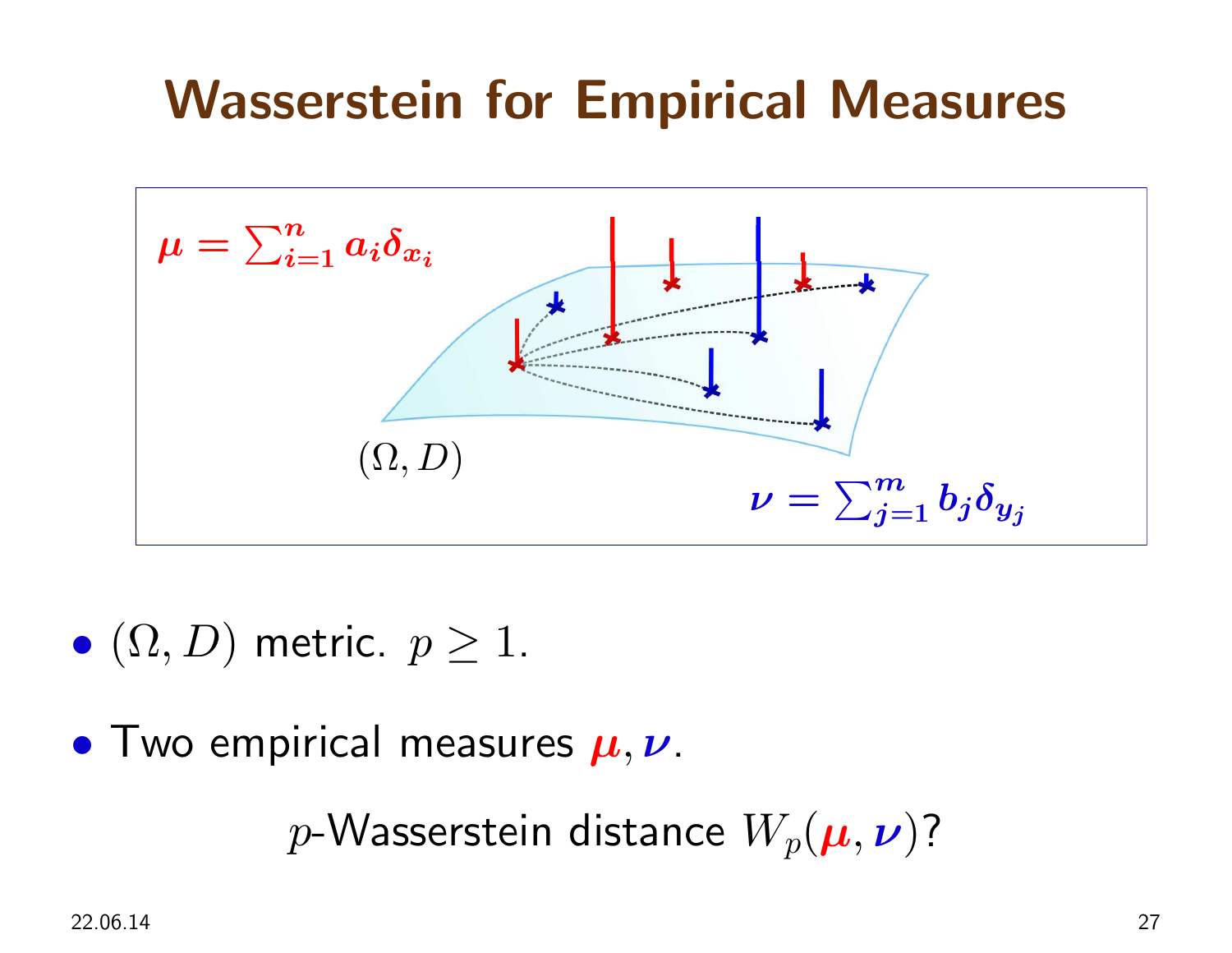# Computing  $p$  Wasserstein Distances

$$
\mu = \sum_{i=1}^n a_i \delta_{x_i}, \quad \nu = \sum_{j=1}^m b_j \delta_{y_j},
$$

 $W_p(\boldsymbol\mu,\boldsymbol\nu)$  is the solution of a linear program involving:

1. 
$$
M_{\boldsymbol{X}\boldsymbol{Y}} \stackrel{\text{def}}{=} [D(\boldsymbol{x_i}, \boldsymbol{y_j})^p]_{ij} \in \mathbb{R}^{n \times m}
$$
  
2.  $U(\boldsymbol{a}, \boldsymbol{b}) \stackrel{\text{def}}{=} \{T \in \mathbb{R}_+^{n \times m} \mid T1_m = \boldsymbol{a}, T^T1_n = \boldsymbol{b}\}.$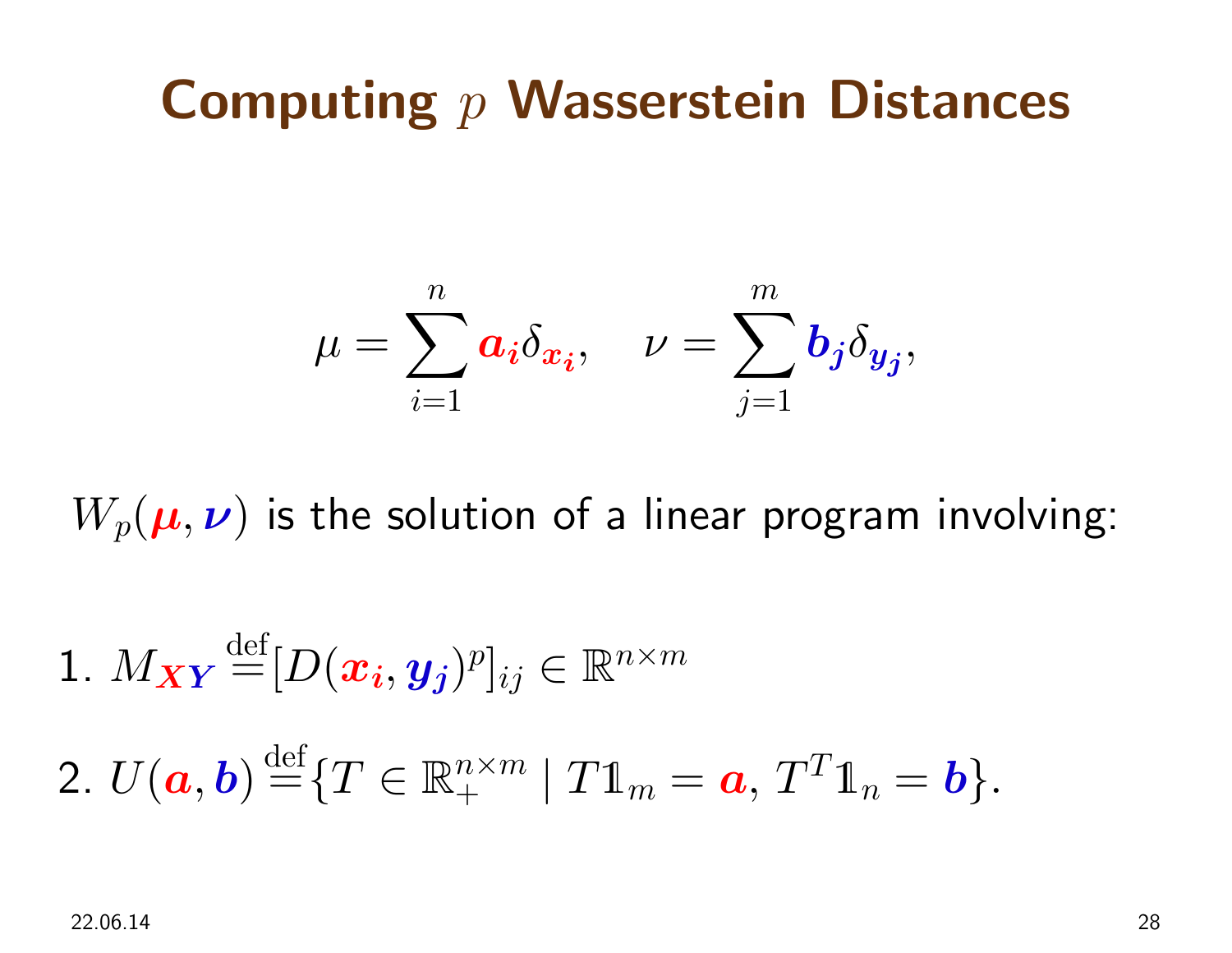## Computing the OT Distance

 $\bullet$  $p\text{-}\mathsf{W}$ asserstein is the solution (primal or dual LP):

$$
W_p^p(\boldsymbol{\mu}, \boldsymbol{\nu}) = \begin{cases} \textbf{primal}(\boldsymbol{a}, \boldsymbol{b}, M_{\boldsymbol{XY}}) \stackrel{\text{def}}{=} \min_{T \in U(\boldsymbol{a}, \boldsymbol{b})} \langle T, M_{\boldsymbol{XY}} \rangle \\ \textbf{or} \\ \textbf{dual}(\boldsymbol{a}, \boldsymbol{b}, M_{\boldsymbol{XY}}) \stackrel{\text{def}}{=} \max_{(\alpha, \beta) \in C_{M_{\boldsymbol{XY}}} } \alpha^T \boldsymbol{a} + \beta^T \boldsymbol{b} \,, \\ \textbf{where } C_M = \{(\alpha, \beta) \in \mathbb{R}^{n+m} \, | \, \alpha_i + \beta_j \le M_{ij} \} \end{cases}
$$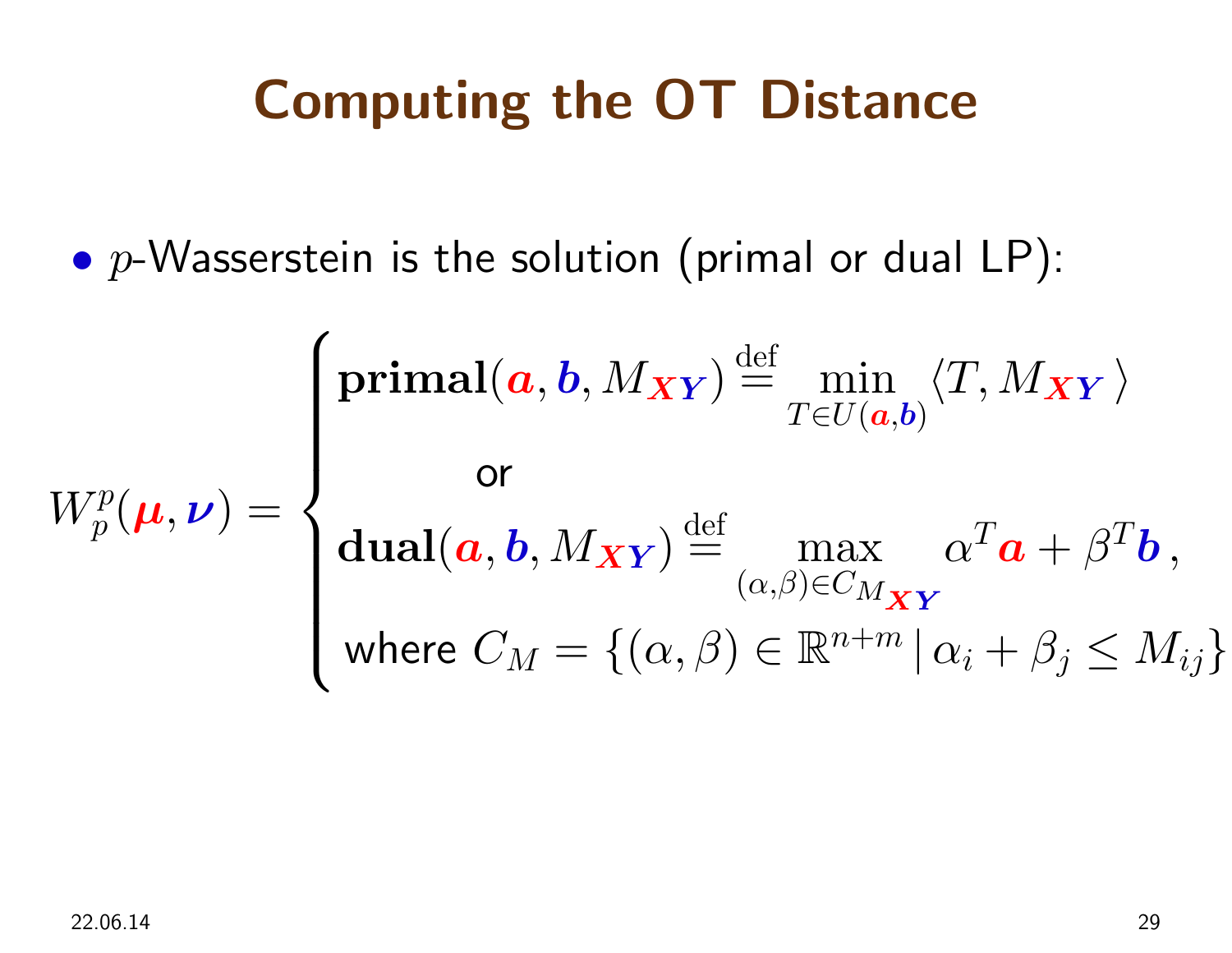### Computing the OT Distance

 $\bullet$  $p\text{-}\mathsf{W}$ asserstein is the solution (primal or dual LP):

$$
W_p^p(\boldsymbol{\mu}, \boldsymbol{\nu}) = \begin{cases} \textbf{primal}(\boldsymbol{a}, \boldsymbol{b}, M_{\boldsymbol{X}\boldsymbol{Y}}) \stackrel{\text{def}}{=} \min_{T \in U(\boldsymbol{a}, \boldsymbol{b})} \langle T, M_{\boldsymbol{X}\boldsymbol{Y}} \rangle \\ \textbf{or} \\ \textbf{dual}(\boldsymbol{a}, \boldsymbol{b}, M_{\boldsymbol{X}\boldsymbol{Y}}) \stackrel{\text{def}}{=} \max_{(\alpha, \beta) \in C_{M_{\boldsymbol{X}\boldsymbol{Y}}} } \alpha^T \boldsymbol{a} + \beta^T \boldsymbol{b} \,, \\ \textbf{where } C_M = \{(\alpha, \beta) \in \mathbb{R}^{n+m} \, | \, \alpha_i + \beta_j \le M_{ij} \} \end{cases}
$$

Changes in  $f(\boldsymbol{a},\boldsymbol{X})\!\stackrel{\text{def}}{=}$  $W_p^p(\bm{\mu},\bm{\nu})$  as  $\bm{a}$  &  $\bm{X}$  change?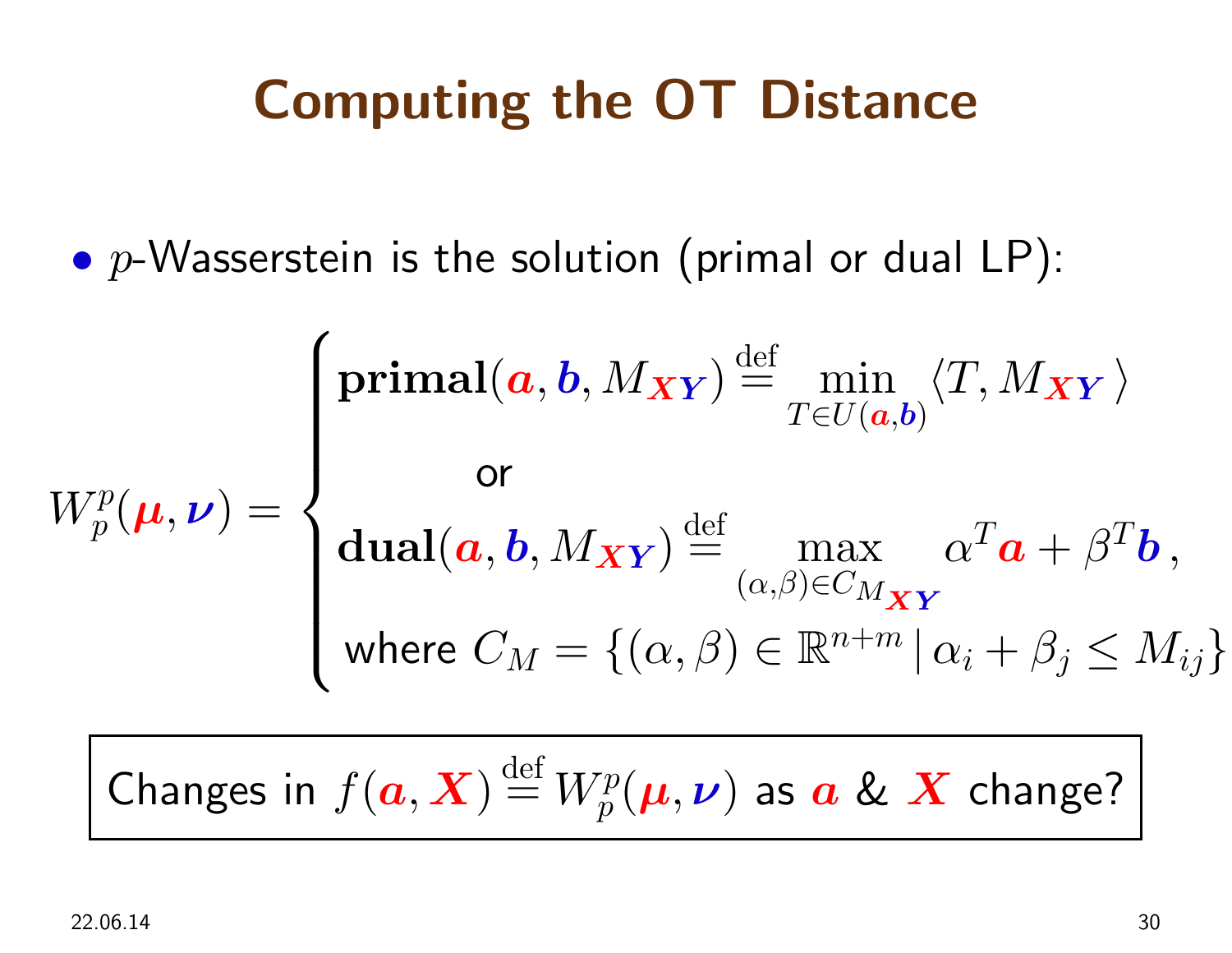# Wasserstein (Sub)differentiability

$$
f(\mathbf{a}, X) = \max_{(\alpha, \beta) \in C_{M_{\boldsymbol{X}\boldsymbol{Y}}}} \alpha^T \mathbf{a} + \beta^T \mathbf{b}
$$

 $\bullet$  $\bullet$   $\partial f|_a$  $=\boldsymbol{\alpha}^\star$ : the *dual optimum*  $\boldsymbol{\alpha}^\star$  is a subgradient.

$$
f(a, \mathbf{X}) = \min_{T \in U(a, b)} \langle T, M_{\mathbf{X} \mathbf{Y}} \rangle
$$

 $\bullet$  $\bullet$   $\partial f|_X$  $\mathbf{L}$  and  $\mathbf{L}$  and  $\mathbf{L}$  are  $\mathbf{L}$  and  $\mathbf{L}$  and  $\mathbf{L}$  are  $\mathbf{L}$  $= Y \boldsymbol{T^{\star T}} \text{diag}(a^-)$ 1 $^{1})$ : primal optimum  $\boldsymbol{T^{\star T}}$  yields a subgradient (when  $D=$ Euclidean,  $p$  $p = 2$  ).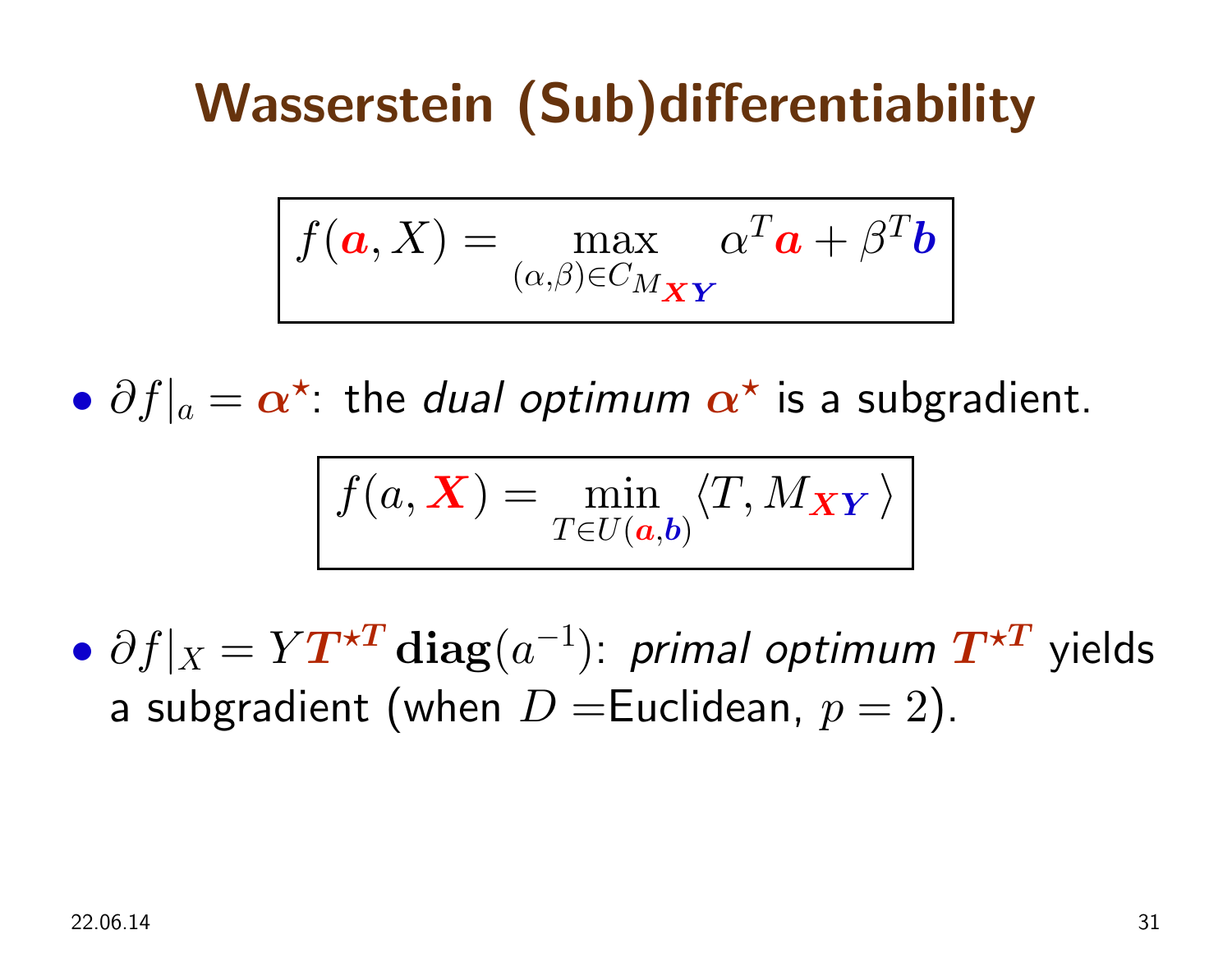#### Average of Wasserstein Distances

$$
g(\boldsymbol{a}, \boldsymbol{X}) \stackrel{\text{def}}{=} \frac{1}{N} \sum_{i=1}^{N} W_p^p(\boldsymbol{\mu}, \boldsymbol{\nu_i})
$$

$$
= \frac{1}{N} \sum_{i=1}^{N} \text{primal}(\boldsymbol{a}, \boldsymbol{b_i}, M_{\boldsymbol{XY_i}})
$$

 $\bullet\,\,a\rightarrow g$  $(a,X)$  is convex, non-smooth

 $\bullet~X\to g$  $(a,X)$  is not convex, non-smooth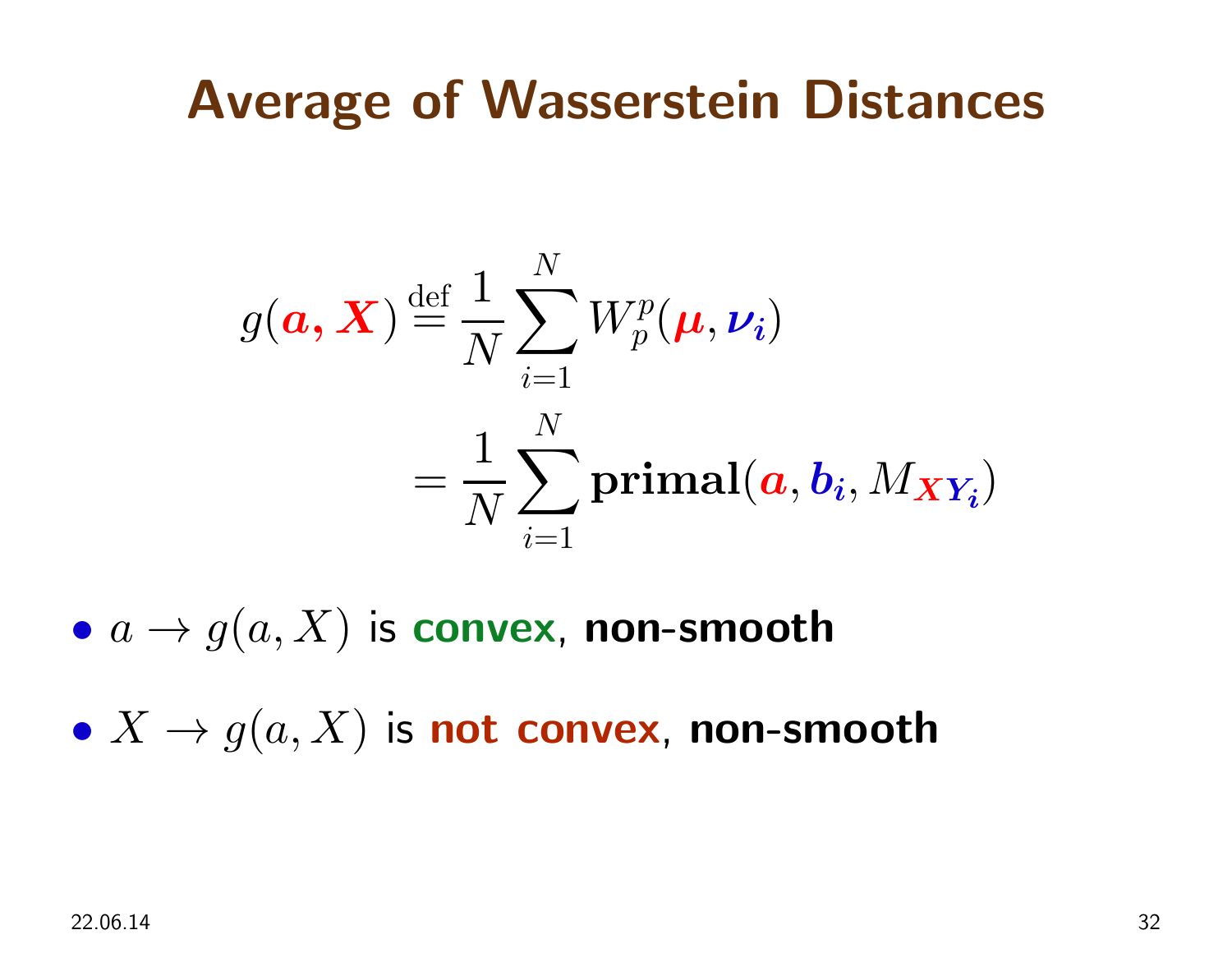#### Wasserstein Barycenter Problem

$$
\min_{\mathbf{a}} g(\mathbf{a}, X) = \frac{1}{N} \sum_{i=1}^{N} \textbf{primal}(\mathbf{a}, \mathbf{b_i}, M_{XY_i})
$$

 $\bullet\;{\bm a}\to g({\bm a}, X)$  is convex

- ◦ $\circ$  subgradient method works (in theory).
- $\circ$  Great if  $X$  is fixed (b-o-w or discretized  $\Omega$ )!
- $\circ$  Need to solve  $\{\alpha_i^\star\}$  $\{^\star_i\}$  at each subgradient step.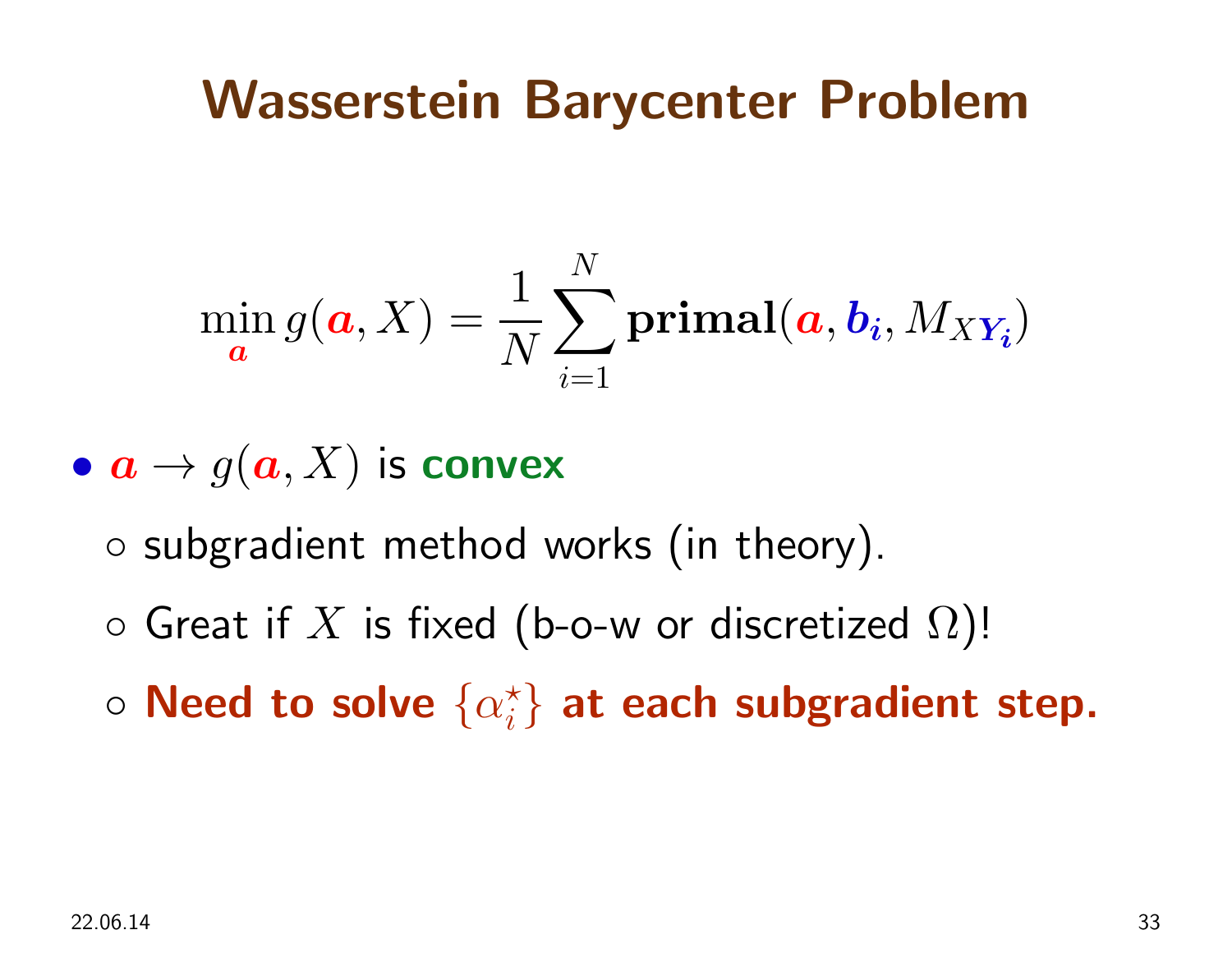#### Wasserstein Barycenter Problem

$$
\min_{\mathbf{X}} g(a, \mathbf{X}) = \frac{1}{N} \sum_{i=1}^{N} \textbf{primal}(a, b_i, M_{\mathbf{X}Y_i})
$$

 $\bullet~\bm{X}\rightarrow g(a,\bm{X})$  is not convex

- $\mathcal{L}$  and  $\mathcal{L}$  and  $\mathcal{L}$  and  $\mathcal{L}$  and  $\mathcal{L}$  and  $\mathcal{L}$  and  $\mathcal{L}$  and  $\mathcal{L}$  and  $\mathcal{L}$  and  $\mathcal{L}$  and  $\mathcal{L}$  and  $\mathcal{L}$  and  $\mathcal{L}$  and  $\mathcal{L}$  and  $\mathcal{L}$  and  $\mathcal{L}$  and  $\mathcal{L}$  and ◦ $\circ$  (and so far only applicable when  $\Omega$  is  $\mathbb{R}^d$ .)
- local minimum with subgradient method
- $\circ$  Need to compute  $\{T_i^\star\}$  $\{e_i^{\star}\}$  at each subgradient step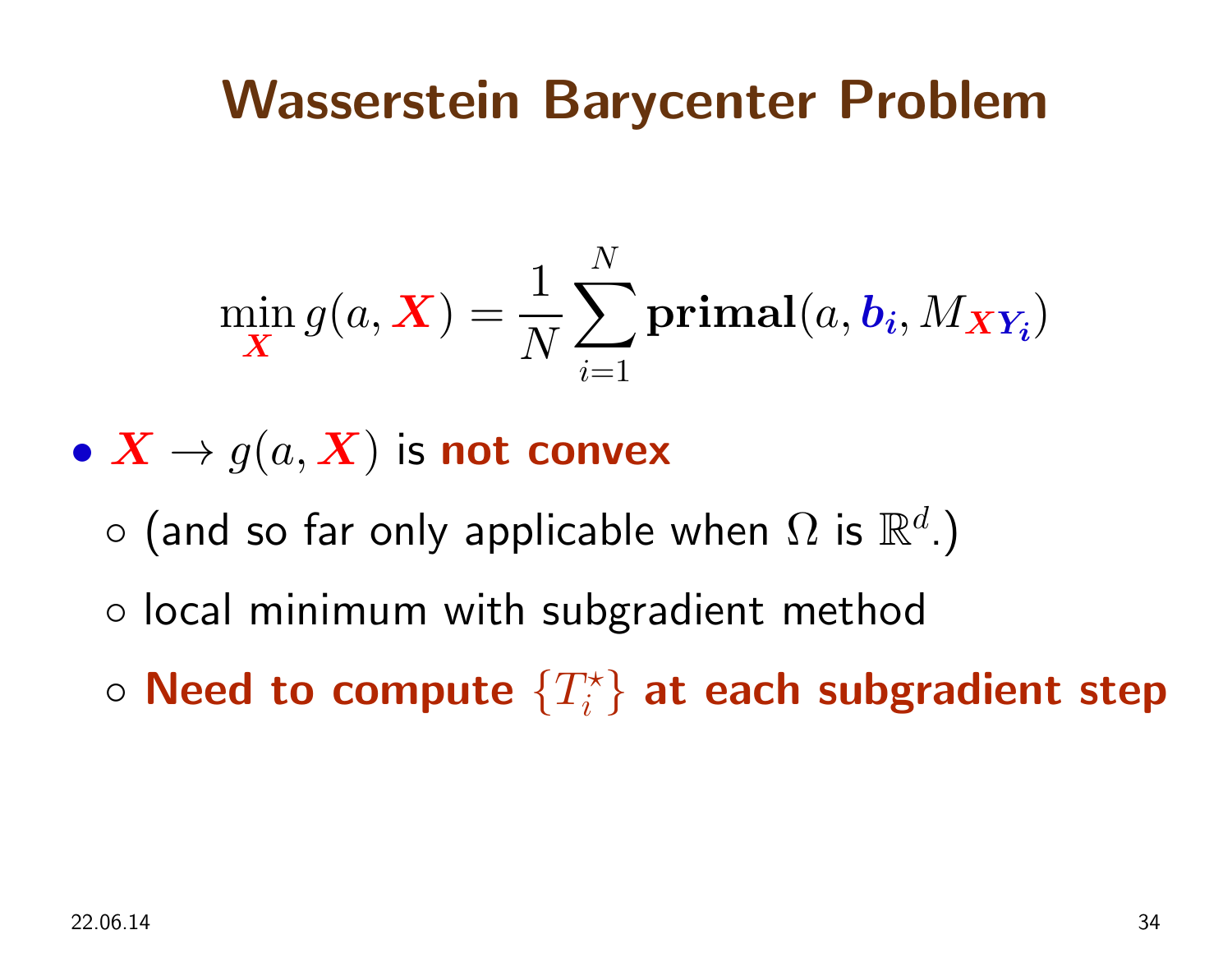#### To recapitulate...

min $\bm{a}{{,}\bm{X}}$  $\mathop{\rm{in}}\limits_{\boldsymbol{X}} g(\boldsymbol{a},\boldsymbol{X})$ 

- $\bullet$  convex w.r.t weights  $a$ , not locations  $X.$
- $\bullet$  $\bullet$  only subgradients  $(g$  is usually very degenerate).
- computationally intractable (cost of  $\mathrm{OT}\approx n^3\log n$ )
- $\bullet$ **• computationally inefficient** (hard to parallelize)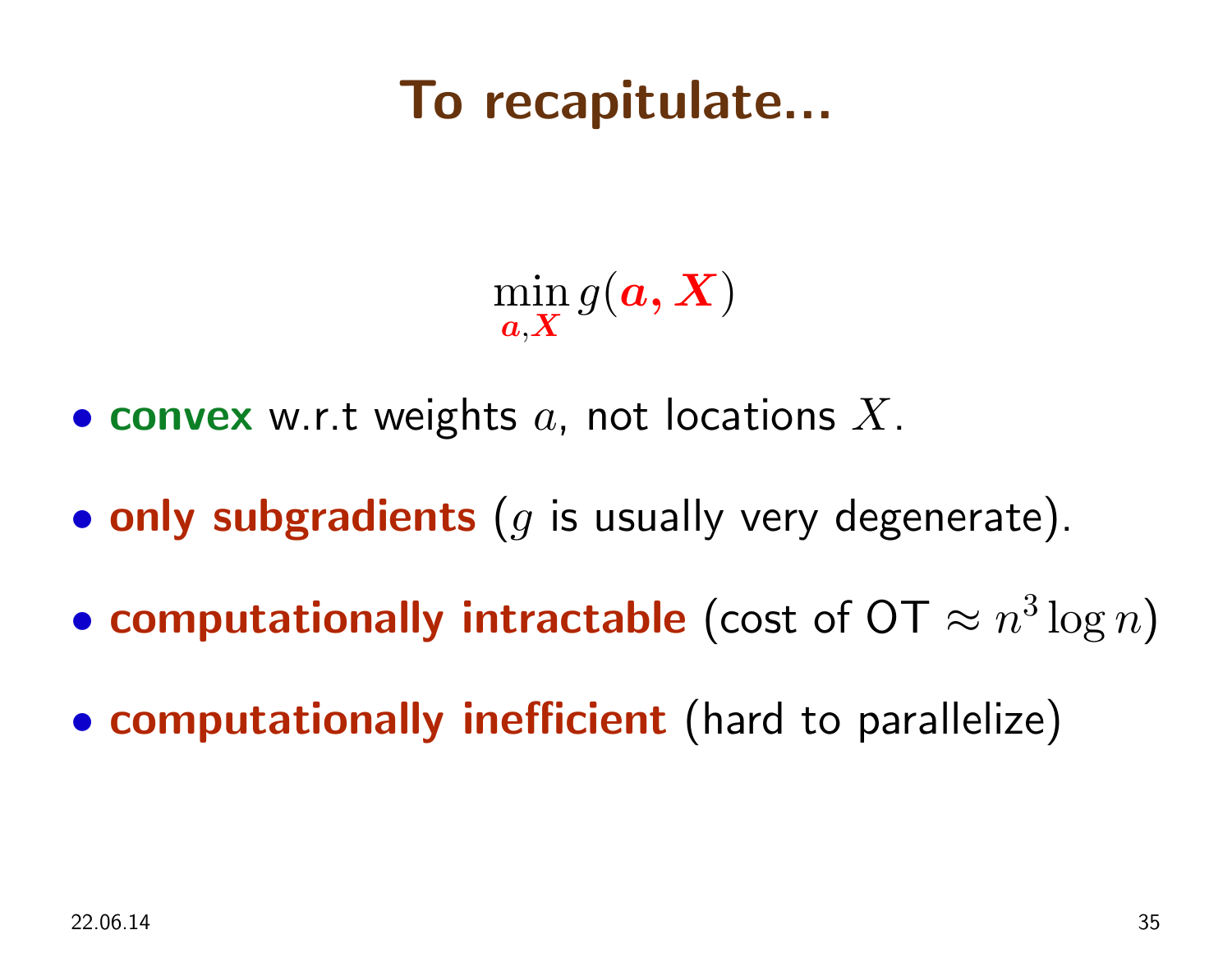## Solution: Entropic Smoothing

**Original** primal problem gives us  $T^{\star}$ : $\textbf{primal}(a,b,M_{XY}) = \min_{\bm{T} \in U(a,b)}$  $\left\langle \right\rangle$  $\bm{T},M_{XY} \, \rangle$ 

**Original** dual problem gives us  $\boldsymbol{\alpha}^{\star}$ :

dual $\mathbf{1}(a, b, M_{XY}) = \max_{(\alpha, \beta), \alpha + \beta}$  $(\boldsymbol{\alpha,\!\beta}),\!\boldsymbol{\alpha_i\!+\!\beta_j}\!\!\leq\!\!M_{ij}$  $\boldsymbol{\alpha}$  $\, T \,$  $\;\bar\; a$  $\, + \,$  $\bm{\beta}$  $\, T \,$  $\overline{b}$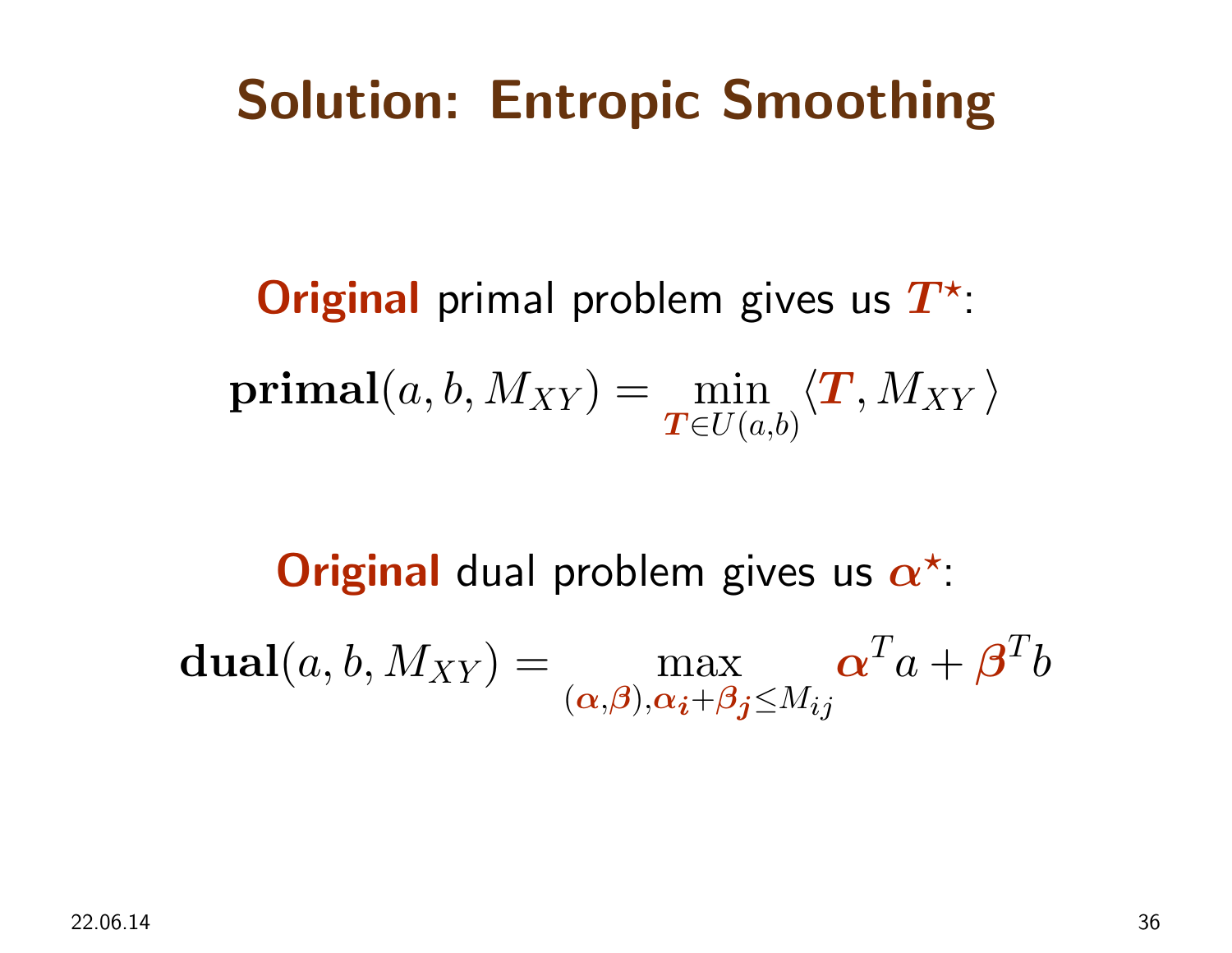### Solution: Entropic Smoothing

 $\mathsf{Smod}{}$  ( $\lambda>0)$  primal problem gives us  $T^\star_\lambda$  λ: $\operatorname{primal}_{\boldsymbol{\lambda}}$  $\chi(a,b,M_{XY})=\min_{\boldsymbol{T}\in U(a,b)}$  $\left\langle \right\rangle$  $\bm{T}, M_{XY} \, \rangle$   $-$ 1 λ $\boldsymbol{h}$  $\bigg($  $\bm{T}$ )

> $\operatorname{\mathsf{Smod}}$  dual problem gives us  $\alpha_\lambda^\star$  λ:

dual<sub>\lambda</sub>(a, b, M<sub>XY</sub>) = max 
$$
\alpha^T a + \beta^T b - \sum_{i \le n, j \le m} \frac{e^{-\lambda (m_{ij} - \alpha_i - \beta_j)}}{\lambda}
$$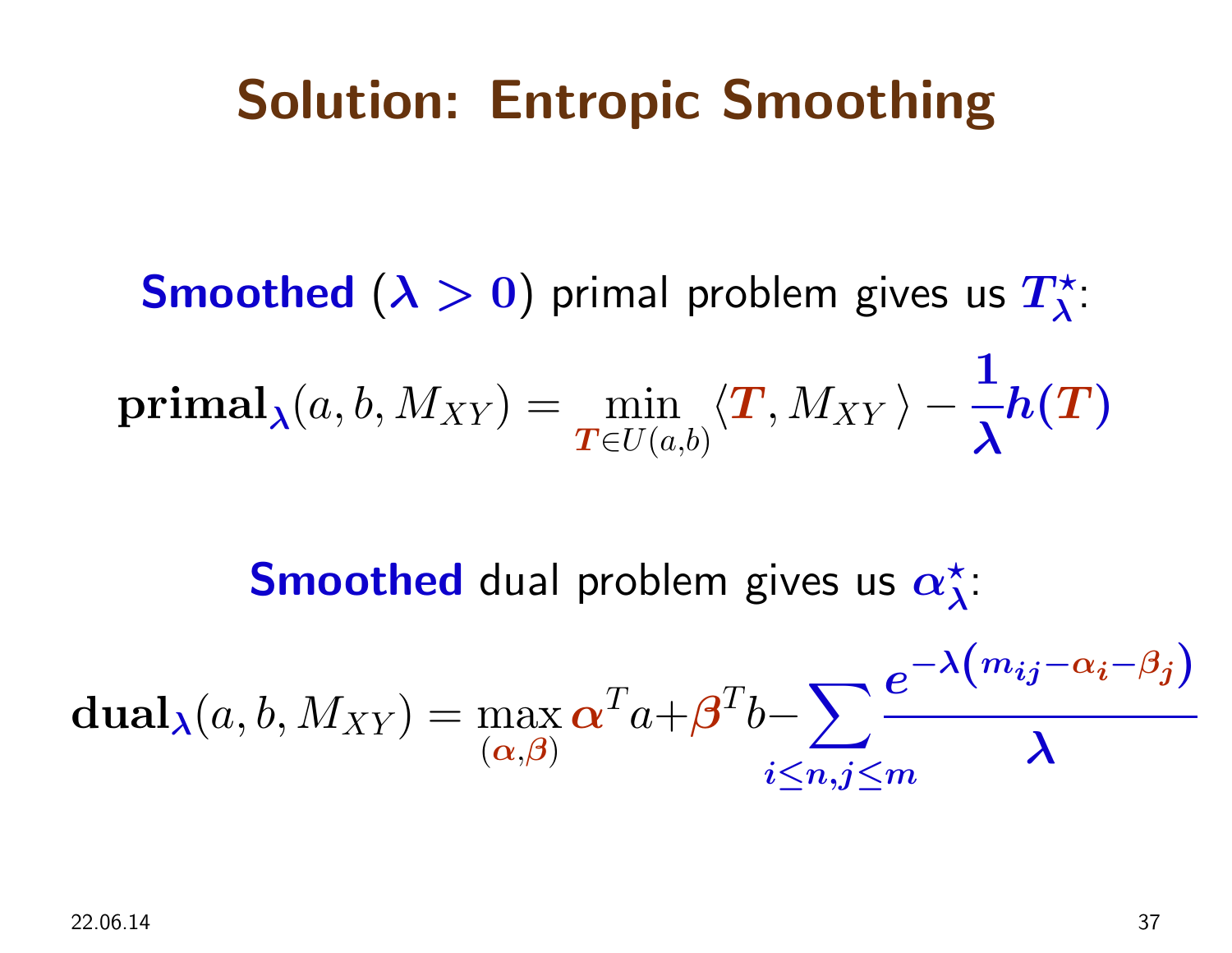# Benefits of Smoothing [Cuturi'13]

- $\bullet$ **.** Objective now strongly convex vs. piecewise linear: infinitely more efficient in practice [Nesterov'05].
- $\bullet$  Primal/dual smoothed optima  $\boldsymbol{\alpha}^{\star}$  $^\star_\lambda, T^\star_\lambda$  λ $\frac{1}{\lambda}$  can be solved  $\circ$  In  $O(n)$ 2 $^{2})$  with  ${\bf Sinkhorn}$ 's algorithm,  $\circ$  in parallel on GPGPUs for any metric on finite  $\Omega$ , ◦ millions of time faster than simplex,
	- $\circ$  can deal with large dimensions  $(\approx 20.000)$ .